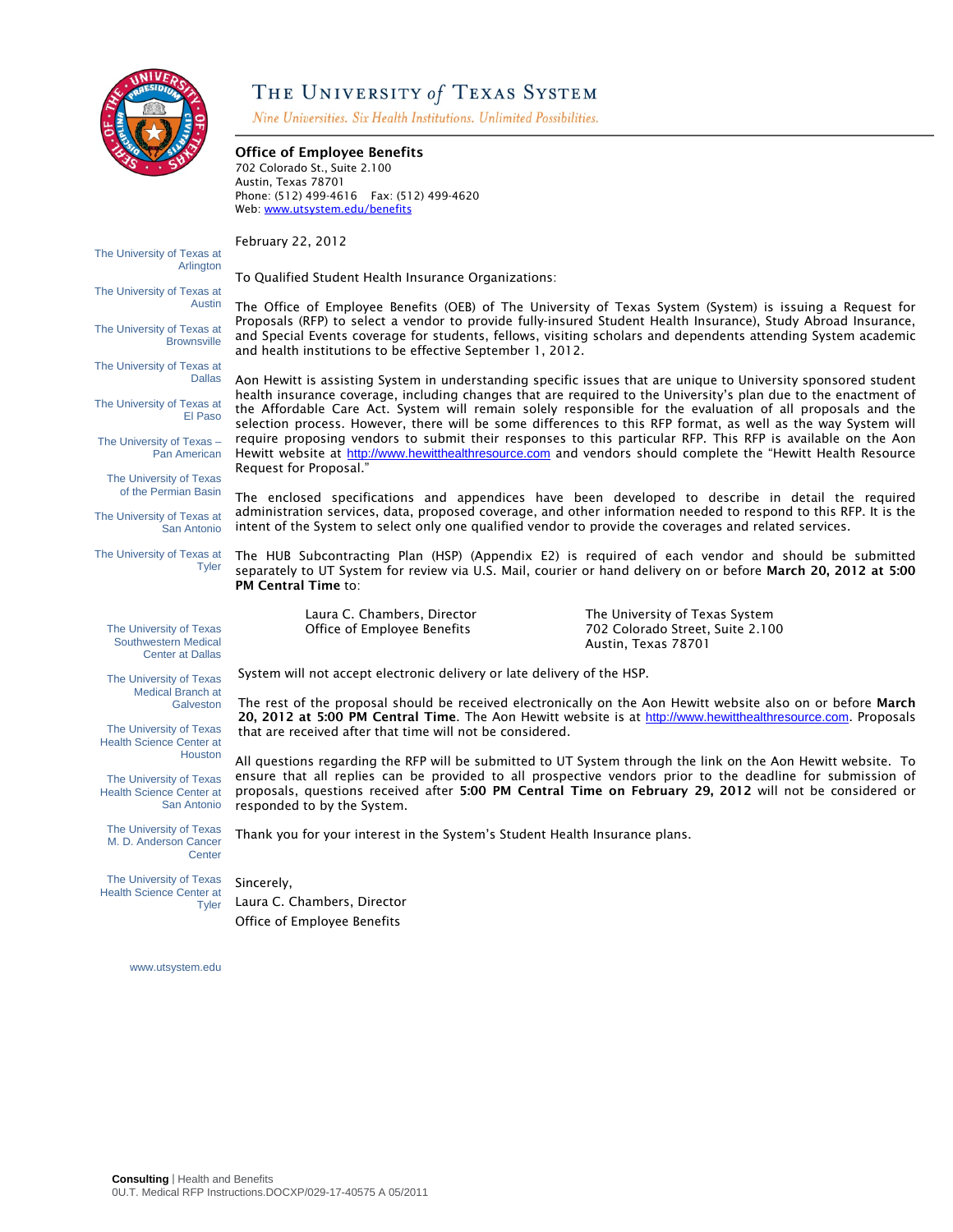### **1.0 The University of Texas System Student Health Insurance RFP—February 2012 Introduction & Requirements**

### **Notice to All Respondents**

The University of Texas System ("System") is accepting proposals to contract for a fully insured Student Health Insurance Plan ("Plan") and for coverage for visiting scholars and fellows, in accordance with the terms, conditions and requirements set forth in this Request for Proposal. The Student Health Insurance Plan is intended to be fully insured and administered solely by the contracting carrier. The Student Health Insurance Plan is **not** affiliated with the Uniform Group Insurance Program that is administered for the benefit of System employees on behalf of the System by the Office of Employee Benefits.

Aon Hewitt is assisting System on a consulting basis in the RFP process for the Plan. As a result, the proposal submission instructions differ from RFPs that have been issued for the Plan in the past. This RFP is available on the Aon Hewitt website. Vendors *must* complete and include the following items with your submission (via the Aon Hewitt online Health Resource Request for Proposal):

- Detailed responses to each interrogatory; and
- The signature page, verifying the vendor's ability to meet all requirements

It is System's desire to have a signed contract in place for the requested coverage no later than May 1, 2012. However, System reserves the right to reject all proposals regardless of whether one or more proposals submitted meets the minimum requirements set forth in this RFP. System does not guarantee that a contract will be issued as the result of this RFP. As noted in Section 2.13 of this RFP, System agrees for the limited purpose of this RFP, to acceptance of signature pages for each proposal electronically. However, System does not agree to transact the execution of any contract issued as the result of this RFP by electronic means.

No compensation of any kind will be provided to respondents for any expenses incurred in preparation of a proposal or for any demonstrations or conferences involving a proposal. Respondents submit proposals at their own risk and expense.

RESPONDENTS ARE CAUTIONED TO CAREFULLY REVIEW ALL OF THE INFORMATION CONTAINED IN THIS RFP AND TO SUBMIT A COMPLETE RESPONSE TO ALL REQUIREMENTS AND QUESTIONS AS DIRECTED. NON-RESPONSIVE PROPOSALS WILL NOT BE ACCEPTED; VENDORS UNABLE OR UNWILLING TO COMPLY WITH THE REQUIREMENTS OF THIS RFP SHOULD NOT SUBMIT PROPOSALS.

# **1.1 Objectives of the RFP Student Health Insurance Program (SHIP)**

The University of Texas System endeavors to make low cost, high quality health insurance coverage available to its students and their eligible dependents on a fully-insured basis. Students at Academic Institutions (with the exception of certain international students holding non-immigrant visas) are not required, but are encouraged, to have comprehensive health insurance coverage. Texas Education Code Section 51.952 authorizes System to require all students at medical and dental units to have health insurance or coverage. Federal regulations and Regents' Policy require certain international students holding non-immigrant visas and living in the United States to maintain approved comprehensive health insurance or coverage while enrolled at U. T. System institutions. Coverage for international students must include repatriation and medical evacuation sufficient to meet the requirements of 22 CFR § 62.14. The decision to elect to participate in the coverage offered by System to fulfill the System's requirements for student coverage by enrolling in the System sponsored health insurance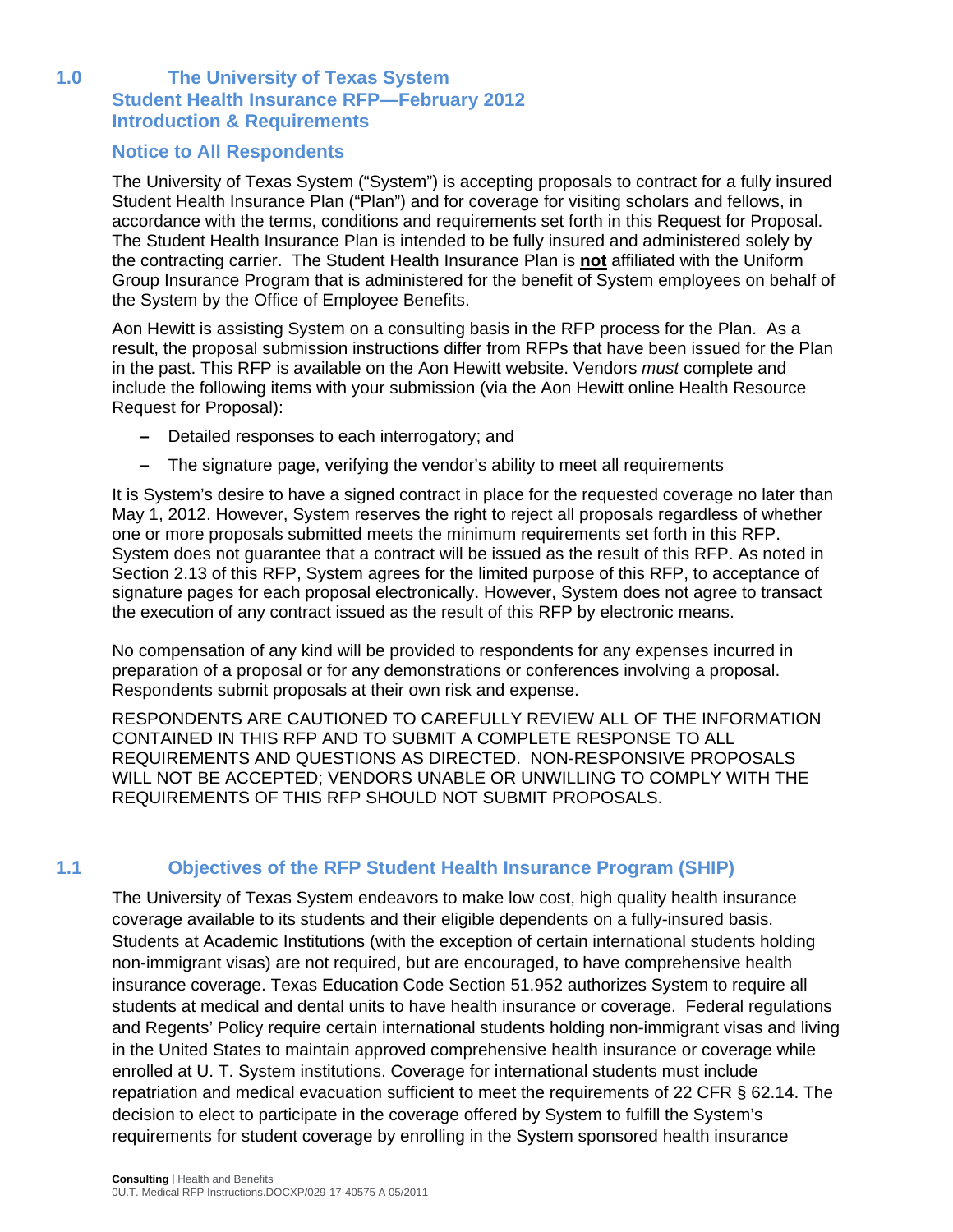program is made by the student. However, institutional policies may require students required by law and/or policy to have comprehensive health coverage and those who fail to provide proof of comparable coverage from another source may be enrolled in the System plan as a default. Neither System nor its institutions fund any portion of the premium for students who elect to participate in the program. Accordingly, the System requests proposals from carriers licensed by the Texas Department of Insurance to offer insurance under a policy or certificate that can be issued to a college, school or other institution of learning covering students and to continue to make fully insured group health insurance available to its students and their eligible dependents on a voluntary basis. The proposal must provide uniform benefits to all eligible participants and the premium rates will not vary from institution to institution.

The proposal must also include coverage, through a separate policy if necessary, to conform with Texas Department of Insurance requirements, for non-student visiting scholars and postdoctoral fellows at System institutions at the same level of benefits and the same premium as the coverage offered to students.

The proposal may also include a rider to provide optional coverage for special student events and study abroad. To be eligible for consideration, a vendor must submit a proposal to the System that meets all of the criteria set forth in this RFP. All interested vendors, including the current contracting vendor, are invited to submit a proposal for these plans in response to this RFP.

These proposals should demonstrate that the carrier can:

- Ensure market competitive offering;
- Achieve the best value for U.T. students;
- Present effective overall program management;
- **Offer excellent customer service to U.T. students;**
- Provide quality account management to U.T. students with professional, timely, and flexible resolution of issues. The account manager and assigned clinical resource are expected to be proactive, innovative, and consultative in their approach; and
- Effectively evaluate the cost of risk associated with the Plan.

# **1.2 Description of the University of Texas System**

The Texas Constitution of 1876 provided that "the Legislature shall, as soon as practical, establish, organize and provide for maintenance, support and direction of a university of the first class, to be located by vote of the people of this State, and styled 'The University of Texas.'" In 1881, the 17th Texas Legislature passed an act to establish The University of Texas. Later that year, voters determined that the Main System was to be located in Austin and the Medical School was to be located in Galveston.

Today, The University of Texas System (System) includes nine (9) academic institutions in Arlington, Austin, Brownsville, Dallas, Edinburg (Pan American), El Paso, Odessa (Permian Basin), San Antonio and Tyler, plus six (6) health institutions in Dallas, Galveston, Houston (2), San Antonio and Tyler. In addition, the main System Administration office is located in Austin; however, many of the operations of System Administration are decentralized and therefore located in numerous areas of Texas, as well as in Washington, D.C. University of Texas Academic and Health Institutions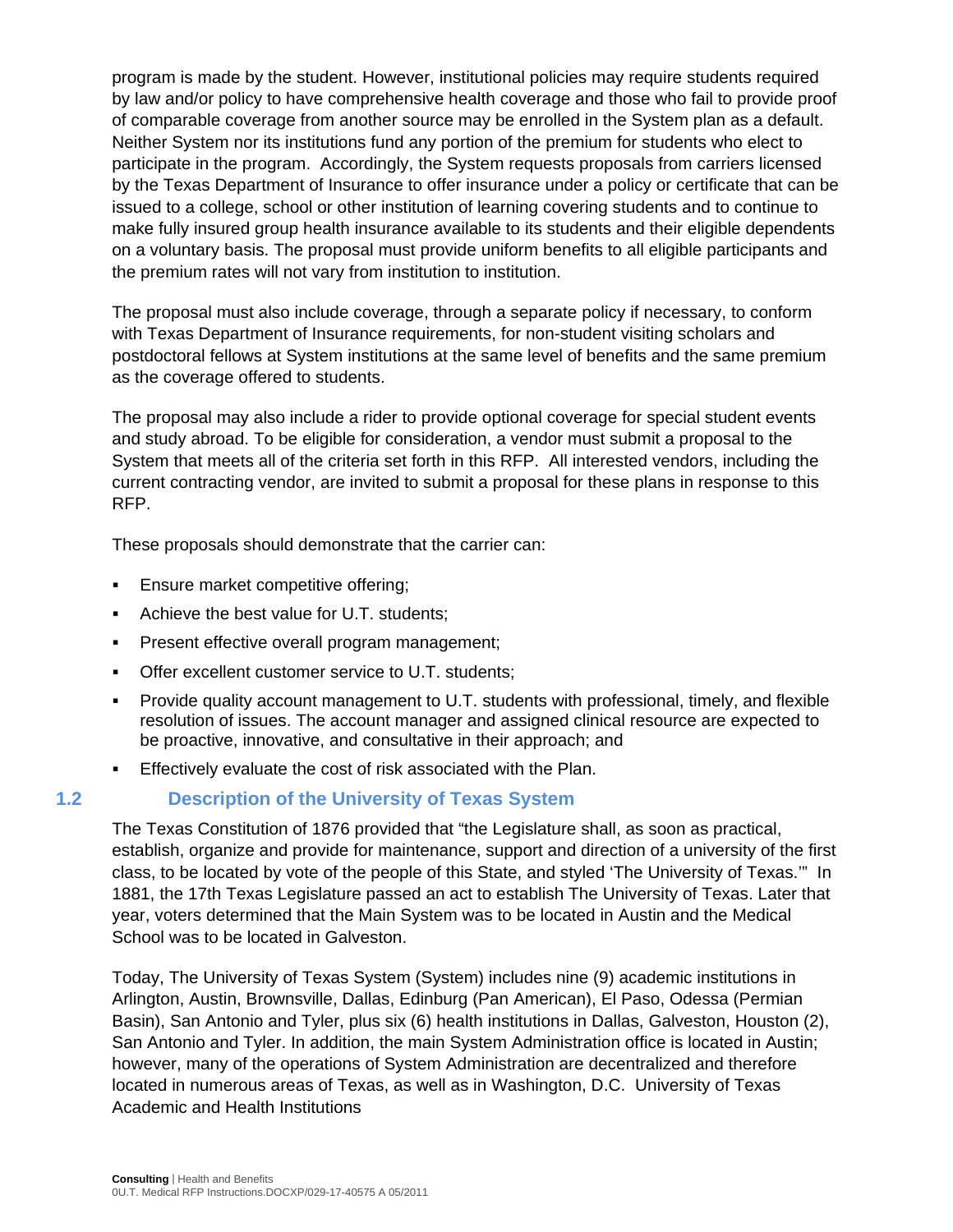The table below lists UT System's nine academic and six health institutions, abbreviations, and the location of each institution in Texas.

| THE UNIVERSITY OF TEXAS SYSTEM COMPONENT INSTITUTIONS |  |  |  |  |
|-------------------------------------------------------|--|--|--|--|
| <b>Location in Texas</b>                              |  |  |  |  |
| Arlington                                             |  |  |  |  |
|                                                       |  |  |  |  |
| Austin                                                |  |  |  |  |
|                                                       |  |  |  |  |
| <b>Brownsville</b>                                    |  |  |  |  |
| <b>Dallas</b>                                         |  |  |  |  |
|                                                       |  |  |  |  |
| El Paso                                               |  |  |  |  |
| Edinburg                                              |  |  |  |  |
| Odessa                                                |  |  |  |  |
| San Antonio                                           |  |  |  |  |
| Tyler                                                 |  |  |  |  |
| <b>Location in Texas</b>                              |  |  |  |  |
| <b>Dallas</b>                                         |  |  |  |  |
| Galveston                                             |  |  |  |  |
| Houston                                               |  |  |  |  |
|                                                       |  |  |  |  |
| San Antonio                                           |  |  |  |  |
|                                                       |  |  |  |  |
| Houston                                               |  |  |  |  |
|                                                       |  |  |  |  |
| Tyler                                                 |  |  |  |  |
|                                                       |  |  |  |  |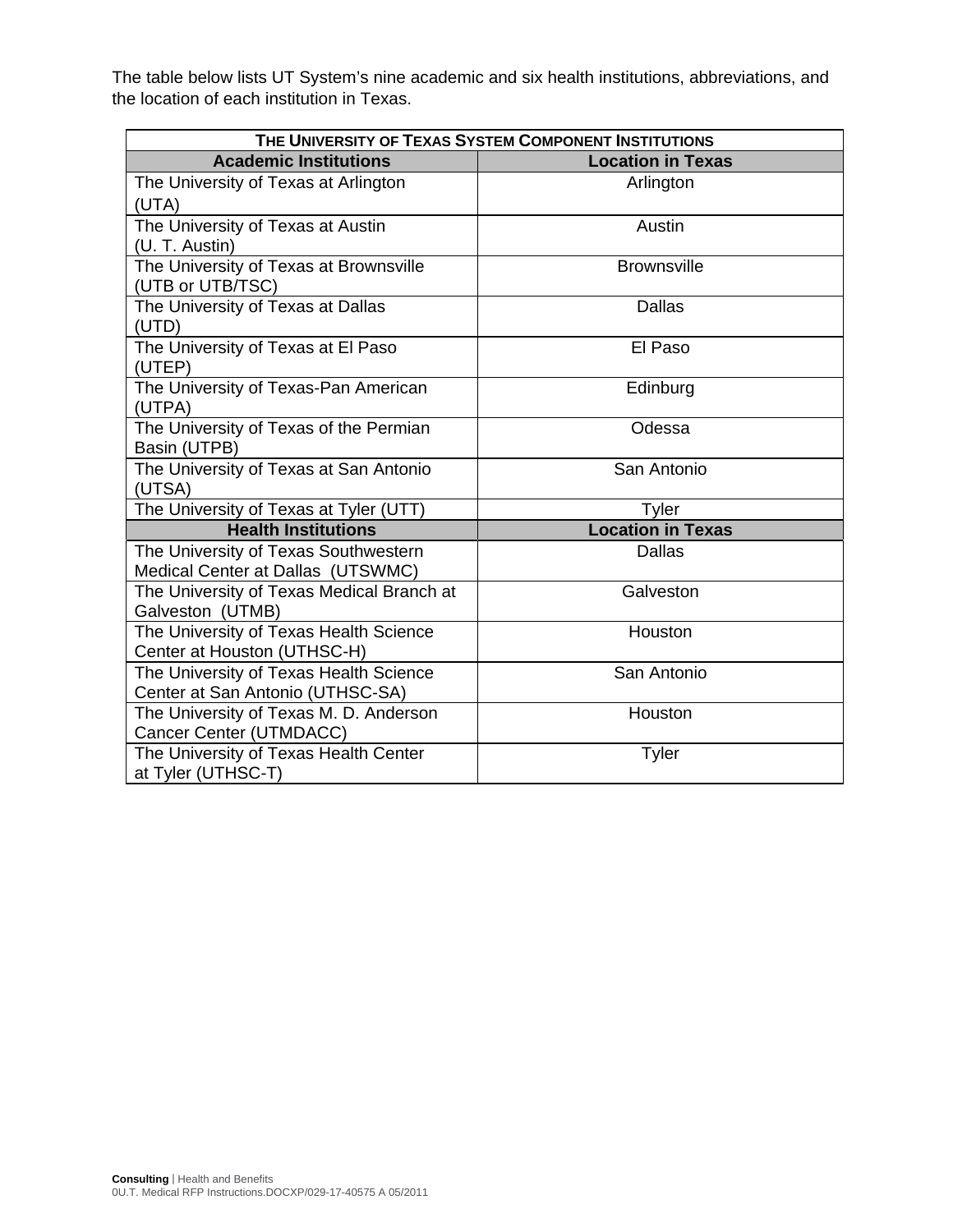# **2.0 UT System RFP Requirements and General Information**

### **2.1 Conflict of Interest**

No member of the System Board of Regents or System employees (including the Chancellor, Executive Vice Chancellor for Business Affairs, Assistant Vice Chancellor for Employee Services, and Office of Employee Benefits management) may have any direct interest in the awarding of the Contract or any direct or indirect conflict of interest involving the vendor, including but not limited to any financial interest.

## **2.2 Nonresponsive Proposals**

The System will not accept for consideration any proposal that does not comply with the criteria set forth herein. Failure to address any of the RFP requirements may result in rejection of a proposal.

# **2.3 Representations Binding**

Representations made within the proposal will be binding on the vendor. The System will not be bound to act by any previous communication or by any nonconforming proposal submitted by a vendor.

# **2.4 Nondiscriminatory Practice**

A vendor shall not discriminate by excluding, seeking to exclude, or otherwise restricting services or benefits on the basis of gender, race, national origin, religion, age, sexual orientation, veteran status, disability, or pregnancy.

### **2.5 Binding Arbitration Clause Exclusion**

Each proposal must specify that the vendor will not impose a binding arbitration requirement upon a plan participant. Any proposal containing a requirement that plan participants must agree to engage in binding arbitration will not be accepted by the System.

# **2.6 Modification Prohibited**

No proposal may be changed, amended, or modified after submission to the System except to correct an inadvertent error.

### **2.7 Vendor Initiated Changes**

The vendor must notify the System in writing prior to making any significant changes in operating policies or business practices, including material changes to its network agreements, key personnel on the designated SHIP Account Management Team, or any other aspect of the vendor's operations that could affect the SHIPThe System reserves the exclusive right to determine if such potential changes may be applied to the System, and if so, when they shall be applied.

### **2.8 Member Identification, Confidentiality of Social Security Numbers, and Encryption of Data**

Vendors must be able to comply with all applicable federal and Texas state legislation, as well as System policy, applicable to the protection and use of Social Security numbers, including limitations placed on the use of Social Security numbers on ID cards and plan documents by Section 35.58 of the Texas Business and Commerce Code, CONFIDENTIALITY OF SOCIAL SECURITY NUMBER. The vendor must be able to coordinate with the System to fully comply with all applicable laws and System policies relating to the security, protection and use of plan participants' Social Security numbers. All sensitive System data, including Social Security numbers, must be encrypted whenever transmitted over the Internet.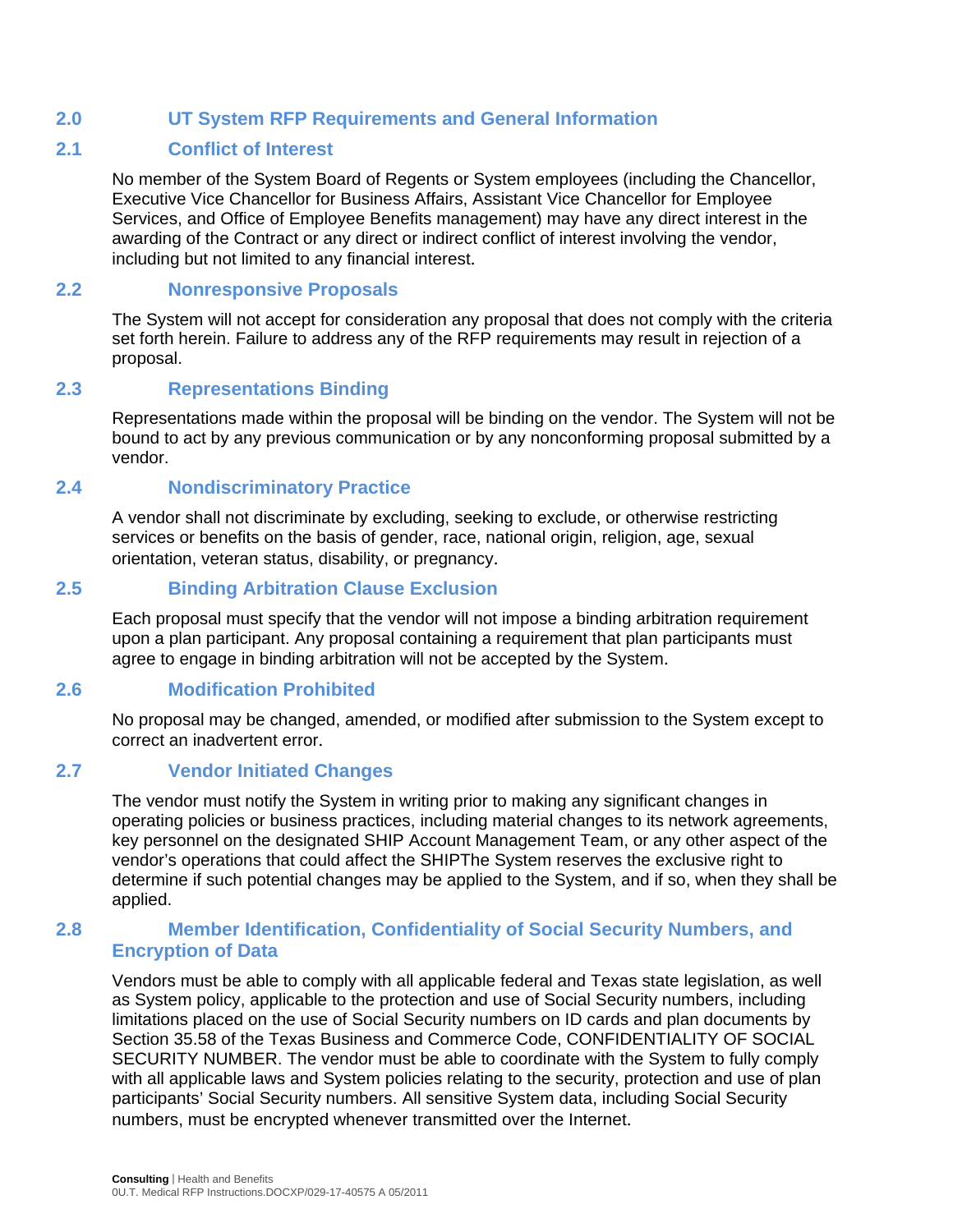# **2.9 Compliance with Legal Requirements and Future Changes**

All proposals must comply with all currently applicable laws and regulations including, but not limited to, the following:

• State and federal laws and regulations including the Family Education Records Privacy Act of 1974 (FERPA) as applicable; and

• Rules promulgated by the Texas Department of Insurance.

The requirements of applicable laws and regulations, as well as future program appropriations made by the Texas Legislature, are subject to change and such changes may affect overall plan design and/or administrative responsibilities. The System requires a good faith effort on the part of the vendor to comply with any additional responsibilities imposed by changes in state or federal laws or regulations, or by future court or administrative rulings, without requiring midyear administrative fee increases.

Vendors must agree to collaborate with the System to effect necessary changes and to execute any agreement that may be required as a result. Should a mandated change materially affect the vendor's obligations under the Contract, the System reserves the right to negotiate with the vendor regarding any administrative fee adjustment that may be appropriate under the circumstances, as provided in the Contract.

### **2.10 Responses, Ordering of Contents, Deviations**

Unless a deviation is specifically noted in a response, it will be assumed that the vendor agrees to meet all specifications exactly as set forth in this RFP. Proposals containing deviations, items not called for herein, or irregularities of any kind are subject to disqualification at the System's option.

### **2.11 HIPAA and Other Privacy and Security Compliance requirements**

The vendor will be required to comply with all applicable provisions of the Health Insurance Portability and Accountability Act, codified at 42 USC § 1320d through d-8 (HIPAA), and any regulations, rules, and mandates pertaining to the HIPAA privacy and security rules, as well as with any applicable state medical privacy requirements. The plan offered must also comply with FERPA as applicable, as well as the System's privacy and applicable information technology security policies. In response to the related interrogatories included in Aon's online RFP resource of this RFP, the vendor must describe in detail its HIPAA Privacy and Security programs as well as its information security program.

### **2.12 Signature Page**

Pursuant to Texas Business and Commerce Code Section 322.005, System agrees to accept the signed signature page by electronic means. An authorized officer of a vendor submitting a proposal must certify that the proposal complies with the RFP specifications by completing the Signature Page included in the Word document entitled, "UT Introduction & Requirements" and submitting the signed document with the original copy of vendor's complete proposal in PDF format as specified in the instructions for submitting a proposal. However, System specifically declines to agree to accept any contract issued by System as the result of this proposal electronically. The originals of any such contract must be signed by the authorized legal representative of the selected vendor in ink, and delivered to System via overnight carrier pursuant to instructions to be issued by System as part of the contracting process, in order to be accepted for final execution by System.

### **2.13 Term of Acceptance**

It is the intent of the System, at this time, to enter into a three-year contract for administration of the SHIP beginning September 1, 2012. At the System's option, this Contract may be renewed for an additional three-year period beginning September 1, 2015, subject to terms and conditions acceptable to the System.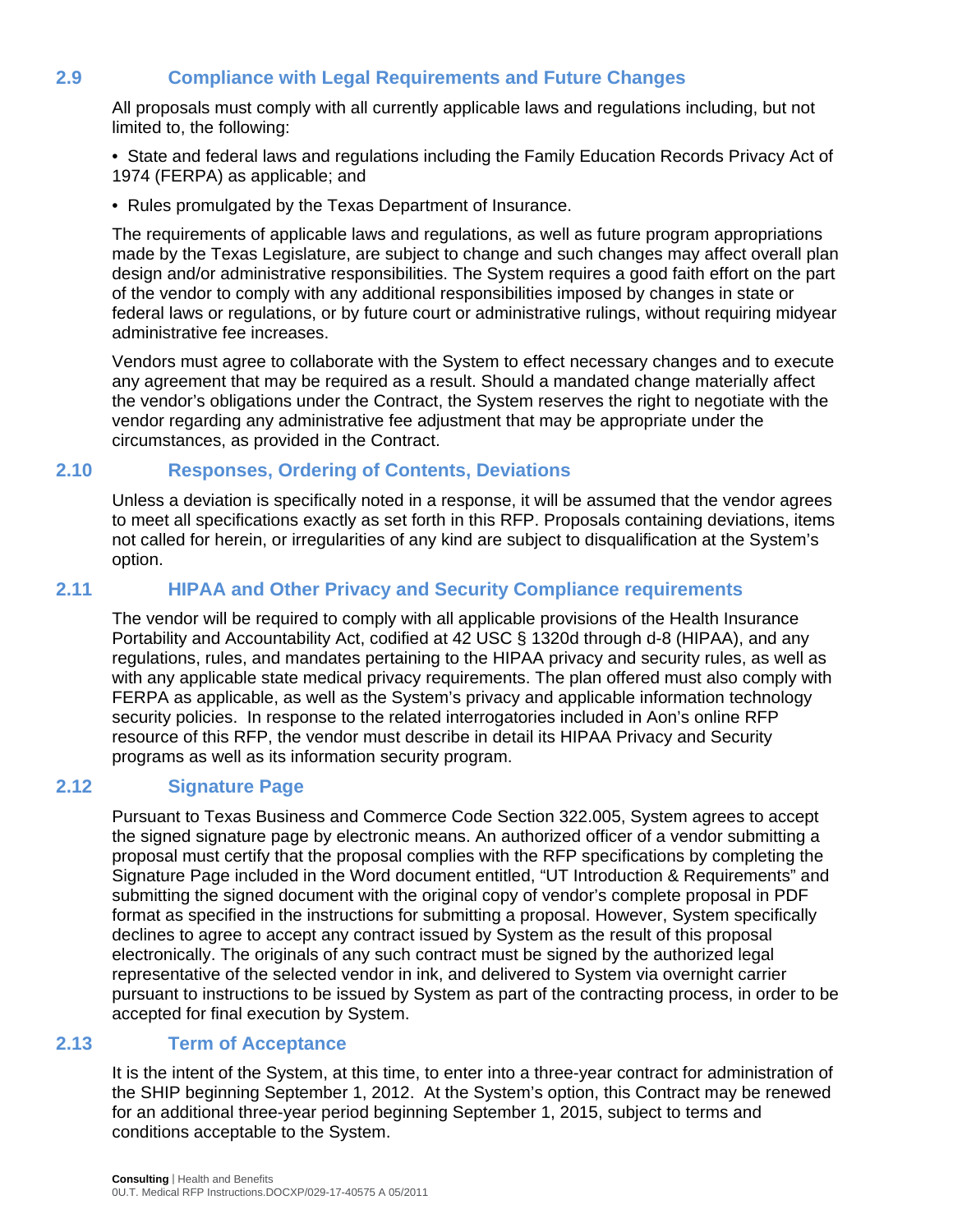# **2.14 Reservation of Rights**

### **2.15.1 Additional Information**

System reserves the right to request additional documentation and vendor agrees to provide the information requested.

### **2.15.2 Validation of Proposal Materials**

The System reserves the right to audit and validate all materials and responses submitted with the vendor's proposal.

#### **2.15.3 Rejection of Proposals**

The System retains the right to reject any or all proposals submitted and to call for new proposals.

### **2.15.4 Vendor Negotiations**

The System reserves the right to enter into discussions and negotiations with one or more vendors selected at its discretion to determine the best and final terms. The System is not under obligation to hold these discussions or negotiations with each vendor that submits a proposal.

### **2.15.5 Finalist Interview**

Following the initial review of the RFP Proposals, if a vendor is selected as a finalist in the vendor selection process, the System may, at its sole option, request that personnel from the vendor, at the vendor's expense, attend a meeting at a System-designated location to clarify responses and to answer questions regarding the vendor's Proposal. If the System deems necessary, a site visit to the vendor may be conducted during the RFP review period at the System's expense.

### **2.15.6 Revision of Provisions**

The System specifically reserves the right to revise any or all RFP or Contract provisions set forth at any time prior to the System's execution of a Contract.

### **2.15.7 Execution of Contract**

The System is under no legal obligation to execute a Contract on the basis of this RFP or upon receipt of a proposal.

### **2.15 Confidential Status and Disclosure of Proposal Contents**

As a state institution of higher education, the System is subject to the Texas Public Information Act ("the Act"), Chapter 552 of the Texas Government Code, and has no authority to enter into a confidentiality agreement in contravention of the Act. In response to any public information requests under the Act that are submitted during the RFP process, the System shall deem and argue to the State Attorney General that during the bidding process all proposals submitted in response to the RFP are confidential under the Act. However, once the RFP process has concluded, this exception will no longer apply.

Vendors should be aware that the Texas Attorney General may determine that full or partial disclosure is required for information deemed to be confidential or proprietary by a vendor. It is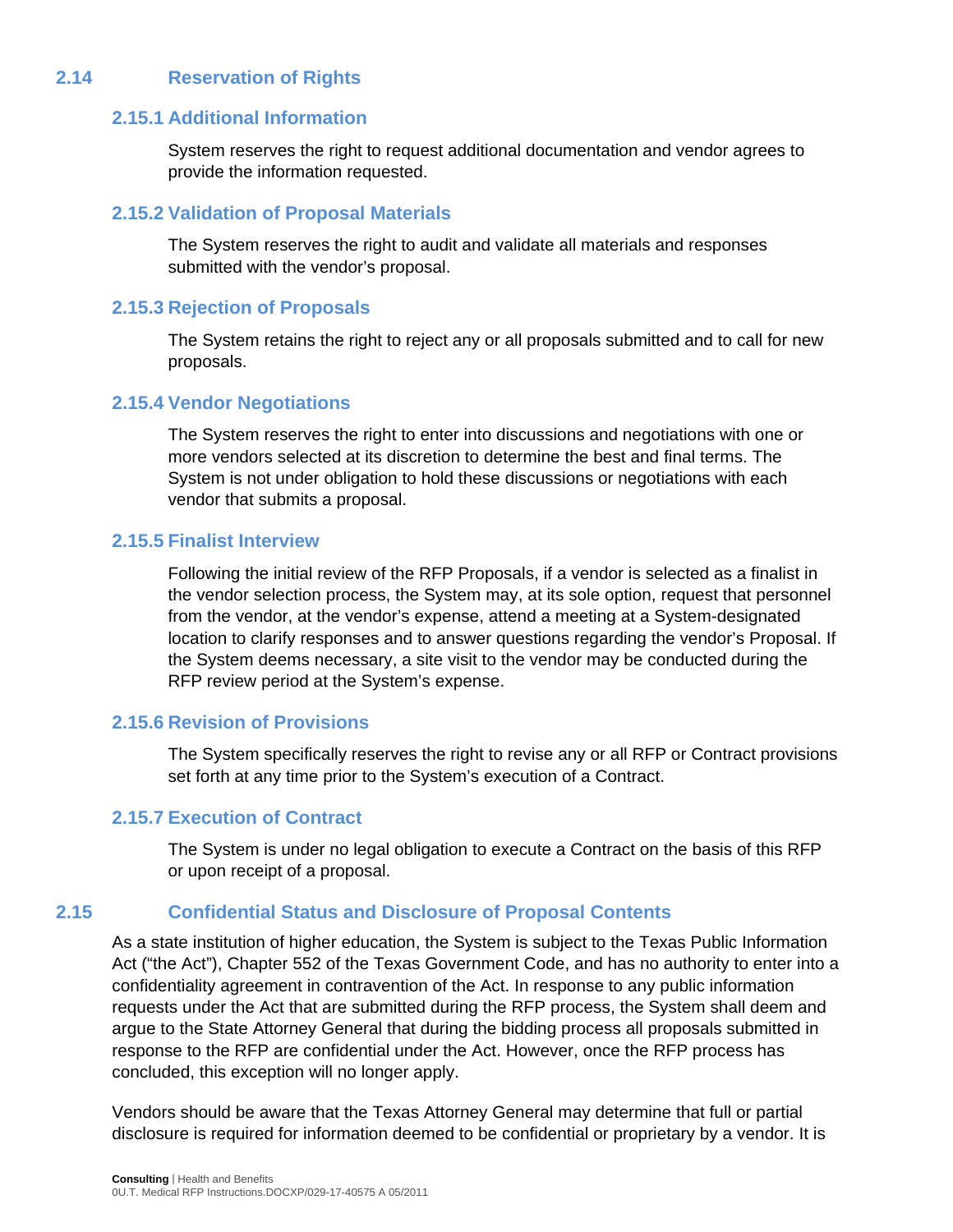the sole obligation of a vendor to advocate for the confidential or proprietary nature of any information provided in or along with its proposal. The System shall not advocate for the confidentiality of the vendor's material to the Texas Attorney General or to any other person or entity. Upon receipt of any public information request involving a submitted proposal after the conclusion of the RFP process, the System shall, pursuant to the Act, make a good faith effort to notify the vendor of the request.

For any such request, the vendor will be responsible for submitting written justification to the State Attorney General detailing why particular information should be withheld, such as the exception applicable to certain commercial information. To ensure its ability to claim exemption from the release of information contained in a submitted proposal, a vendor should clearly designate within its proposal and accompanying materials any information that it believes to be exempt from disclosure and provide legal justification for each instance.

Additionally, vendors should be aware that, pursuant to the Act, upon request from a member of the Legislature and where needed for legislative purposes, the System may be required to release a vendor's entire proposal, including information designated by the vendor to be confidential or proprietary. By submitting a proposal, a vendor acknowledges its understanding and agreement that System shall have no liability to the vendor or to any other person or entity for any disclosure of information made in accordance with the Act.

This section applies regardless of whether a contract is awarded as the result of this RFP.

### **2.16 News Releases**

Written approval by the System will be required prior to the issuance of any news release or other public communication regarding any Contract awarded to a vendor.

### **2.17 Use of System Information for Solicitation is Prohibited**

The vendor must explicitly agree never to use any information received from any source about System for any marketing purpose or to solicit business of any other type. This agreement extends to all forms of discussions, advertisement, distribution, or other marketing by the vendor (or a parent or subsidiary) for coverage, products, or materials other than those explicitly relating to the vendor's services under the SHIP. This prohibition is also applicable to any use of the vendor's System-specific website. This prohibition continues subsequent to termination of the Contract.

### **2.18 Agent of Record**

The System will not designate an Agent of Record or any other such company employee or commissioned representative to act on behalf of either the System or the vendor. Requests for the System to provide such designation shall be rejected. Vendors are specifically instructed to submit proposals as specified herein in separate sections detailing HUB Subcontracting Plan submission requirements and overall proposal submission requirements. Proposals submitted in any other manner will not be accepted.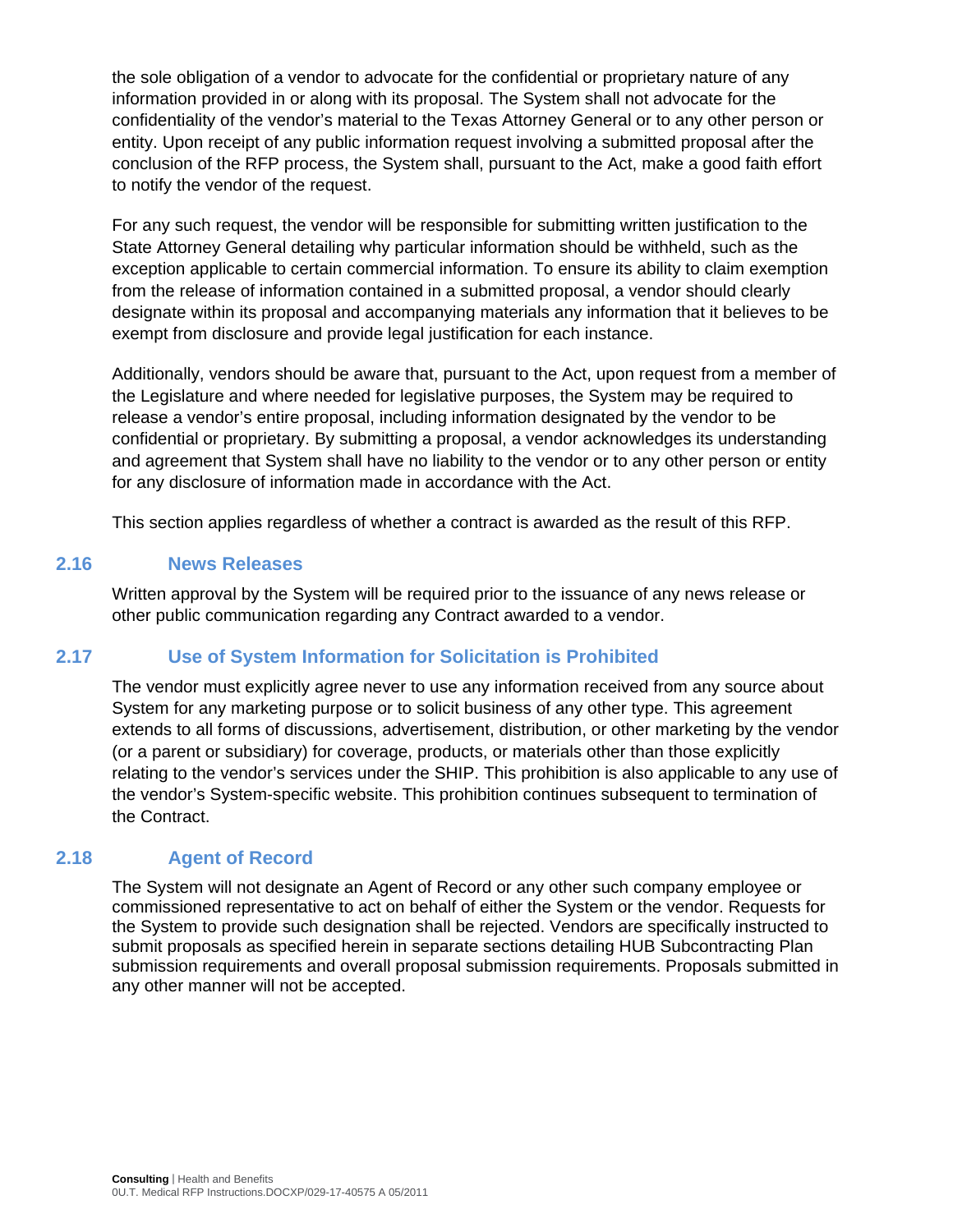# **3.0 System's Historically Underutilized Business (HUB) Program**

The System is committed to providing full and equal opportunity for all businesses to provide goods and services needed in support of the System's missions. The System's Historically Underutilized Business (HUB) Program formalizes the System's commitment to carry out this effort. The HUB program ensures compliance with state HUB laws and serves to educate both the university and business communities about the benefits of using HUB vendors. In all contracts entered into for professional services, contracting services, or commodities with an expected value of \$100,000 or more, the purchase solicitation must indicate whether the System has determined that subcontracting opportunities are probable in connection with the contract. If so, a HUB Subcontracting Plan is a required element of the vendor response to this RFP.

# **3.1 Subcontracting Opportunities Determination**

System has reviewed this RFP in accordance with Title 34, Texas Administrative Code, Section 20.13 (a), and has determined that subcontracting opportunities are probable under this RFP. As identified by the System Office of HUB Development, the HUB Goal for this RFP is **24.6%** percent.

For specific questions regarding the HSP, please submit questions through the Aon Hewittt RFP website which will then be directed to the UT System Office of HUB Development.

# **3.2 HUB Subcontracting Plan (HSP) Required for Consideration**

A HUB Subcontracting Plan ("HSP") is required as part of vendor's proposal. The HSP will be developed and administered in accordance with System's Policy on Utilization of Historically Underutilized Businesses, attached as Appendix E2 and incorporated for all purposes.

Each vendor must complete and return the HSP in accordance with the terms and conditions of this RFP, including System's Policy on Utilization of Historically Underutilized Businesses. Vendors that fail to do so will have their proposals considered nonresponsive to this RFP in accordance with Section 2161.252, Texas Government Code.

The Contractor will not be permitted to change its HSP unless: (1) the Contractor completes a newly modified version of the HSP in accordance with the terms of System's Policy on Utilization of Historically Underutilized Businesses that sets forth all changes requested by the Contractor, (2) the Contractor provides System with such a modified version of the HSP, (3) System approves the modified HSP in writing, and (4) all agreements or contractual arrangements resulting from this RFP are amended in writing by System and the Contractor to conform to the modified HSP.

# **3.3 Good Faith Effort Required**

All agencies of the State of Texas are required to make a good faith effort to assist historically underutilized businesses (each a "HUB") in receiving contract awards. The goal of the HUB program is to promote full and equal business opportunity for all businesses in contracting with state agencies. Pursuant to the HUB program, if under the terms of any agreement or contractual arrangement resulting from this RFP the Contractor subcontracts any of the services to be provided, then the Contractor must make a good faith effort to utilize HUBs certified by the Procurement and Support Services Division of the Texas Comptroller of Public Accounts. Proposals that fail to comply with the requirements contained in this section will constitute a material failure to comply with advertised specifications and will be rejected by System as nonresponsive.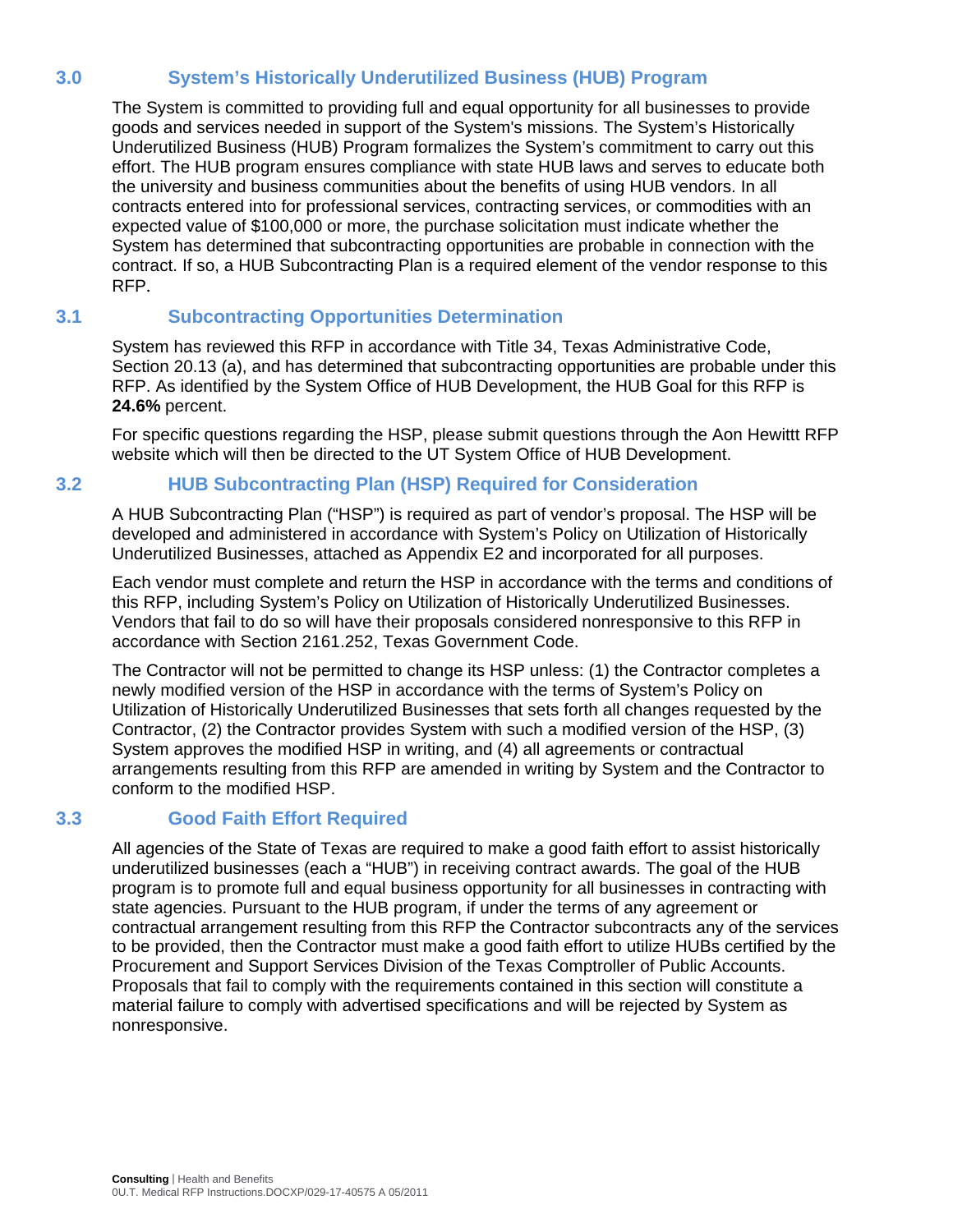Additionally, compliance with good faith effort guidelines is a condition precedent to awarding any agreement or contractual arrangement resulting from this RFP. Proposing vendor acknowledges that, if selected by System, its obligation to make a good faith effort to utilize HUBs when subcontracting any part of the services to be provided in connection with this RFP will continue throughout the term of all agreements and contractual arrangements resulting from this RFP. Furthermore, any subcontracting of such services by the vendor is subject to review by System to ensure compliance with the HUB program.

# **3.4 Mandatory Requirements for HSP Submission**

Each vendor must submit to the System three (3) original copies of the HSP along with, but packaged separately from, its complete proposal. The three (3) originals of the HSP must be submitted under separate cover in a clearly marked envelope (the "HSP Envelope") that is attached to the outside of the box containing the other proposal materials submitted by the vendor or must otherwise be provided contemporaneously with the other proposal materials. The top outside surface of the HSP Envelope when attached to the exterior of the packaging for the vendor's other proposal materials must clearly show:

- the RFP title (as noted on the cover page) and the Submittal Deadline, both marked in the lower left hand corner of the front of the envelope,
- the name and return address of the proposing vendor, and,
- the phrase "HUB Subcontracting Plan."

It is the vendor's sole responsibility to ensure that the HSP arrives concurrently with the other proposal materials as specified above. System will open a vendor's HSP Envelope prior to authorizing Aon Hewitt to review the proposal submitted by the vendor, to ensure that the vendor has submitted the number of completed and signed originals of the vendor's HSP that are required.

A vendor's failure to submit the required number of completed and signed originals of the HSP will result in rejection of the proposal as nonresponsive due to material failure to comply with advertised specifications; without exception, any such proposal will be returned to the vendor unopened.

**Note:** The requirements regarding submission of the HSP outlined above are separate from and do not affect a vendor's obligation to provide the specified number of copies of the complete proposal as specified elsewhere within this RFP.

### **3.5 Use of Subcontractors**

Any planned or proposed use of subcontractors by the vendor must be clearly disclosed and documented in the submitted proposal and agreed to by the System. The vendor shall be completely responsible for all services performed and for the fulfillment of its obligations under the Contract, even if such services are delegated to a subcontractor. Any proposal to utilize subcontracting must be addressed in the vendor's Subcontracting HUB Plan, as described in a separate section.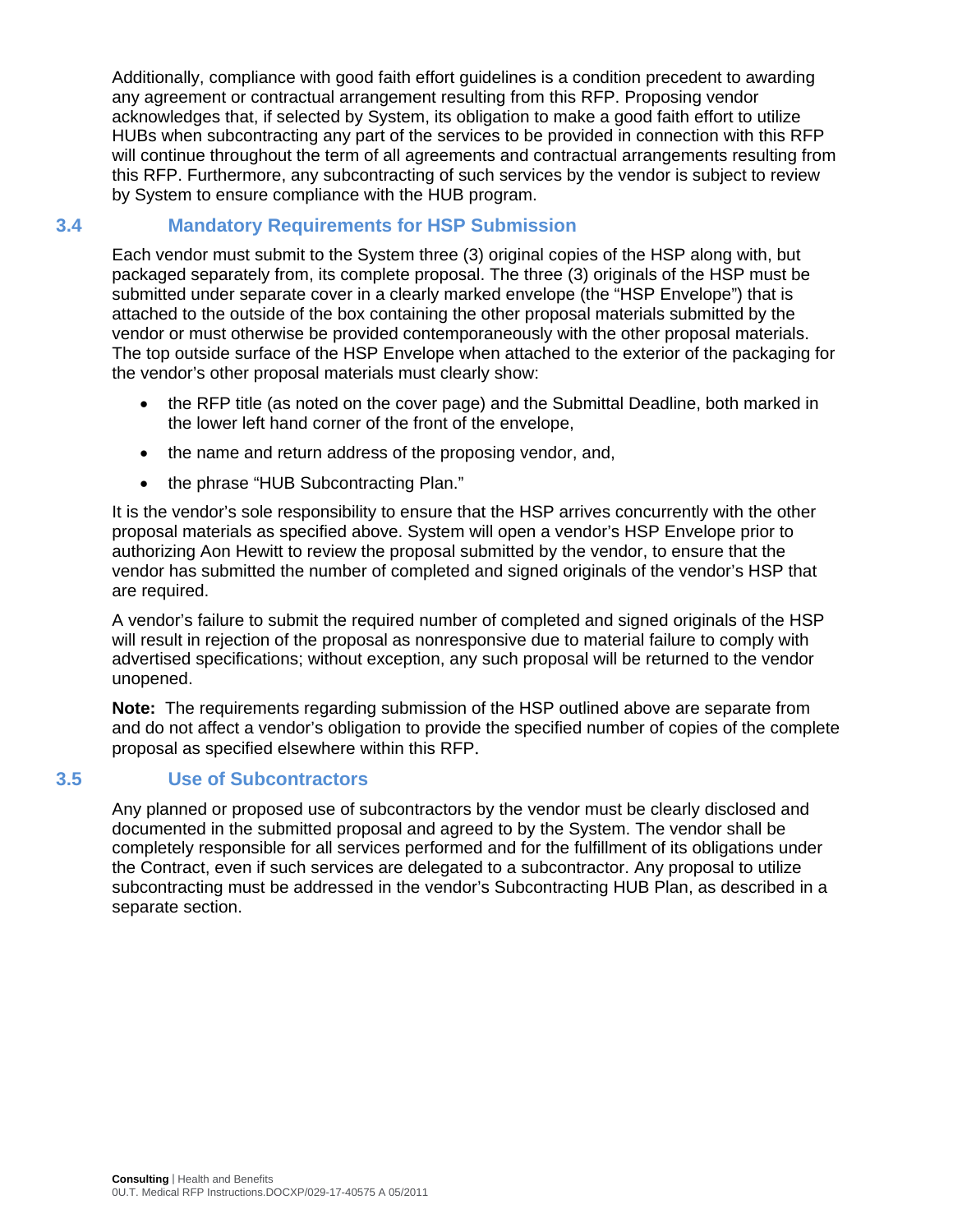# **4.0 The Contract and Other Legal Requirements**

The Contract shall be in the format specified by the System. The Contract will incorporate this RFP, the policy or policies issued by the vendor for the coverage to be provided, the vendor's proposal thereto, and any other information the vendor may be required to provide. Until a Contract has been executed and signed, the RFP and the vendor proposal will be binding. A Sample Contract is included as Appendix D to this RFP. Vendor responses containing proposed changes to the Sample Contract will not be considered.

Important: The vendor should not attempt to modify or sign the Sample Contract. The actual Contract will be prepared by the System Office of General Counsel and signed by the vendor prior to September 1, 2012.

### **4.1 General**

No Contract will be executed until the System has accepted a vendor's proposal and has notified the vendor of its approval. The Contract will be for a three-year term beginning on September 1, 2012 and will extend through August 31, 2015, to be renewed at the System's option for an additional three-year period unless terminated as provided herein or in the Contract. If the current vendor submits a proposal and is not selected, the current vendor shall continue to perform in good faith all obligations under its existing contract with the System.

The System and the contracting vendor shall agree and acknowledge, as applicable, that the benefits and coverage to be provided under the Contract will be provided from September 1, 2012, through August 31, 2015. However, the System and the contracting vendor shall also agree and acknowledge that there are duties and obligations specified by the RFP to be performed prior to September 1, 2012, and following August 31, 2015, and the Contract will specify that the parties agree to perform all such duties and obligations, and that all applicable damage provisions shall be in effect as to these duties and obligations.

The Contract and the policy or policies issued by the contracting vendor shall comprise the complete and exclusive statement of each agreement between the System and the contracting vendor and supersede all prior or contemporaneous agreements, negotiations, course of prior dealings, and oral representations relating to the subject matter hereof.

The System has specific contracting requirements that cannot be waived or altered. All vendors should carefully review the Sample Contract included as Appendix D to this RFP, including but not limited to the provisions on Indemnification, Auditing, and the EIR Warranty. The vendor should include in their written submission all alternate requirements, terms, or conditions they wish to have considered. However, the vendor should not assume that an opportunity exists to add such matters through the contract negotiation as a part of the RFP process. Unacceptable terms and conditions added by the vendor may result in the rejection of the vendor's proposal, despite other factors to be evaluated. In addition, the vendor should not strike-through or otherwise alter anything in the Sample Contract. Submission of an altered Sample Contract as part of a response may result in rejection of the vendor's proposal, despite other factors to be evaluated.

In the event that a contracting vendor fails or refuses to perform any of its duties or obligations as provided by the Contract, the System, without limiting any other rights or remedies it may have by law, equity or under contract, will have the right to terminate the Contract immediately. Notwithstanding such termination, certain obligations of the vendor shall survive the termination of the Contract.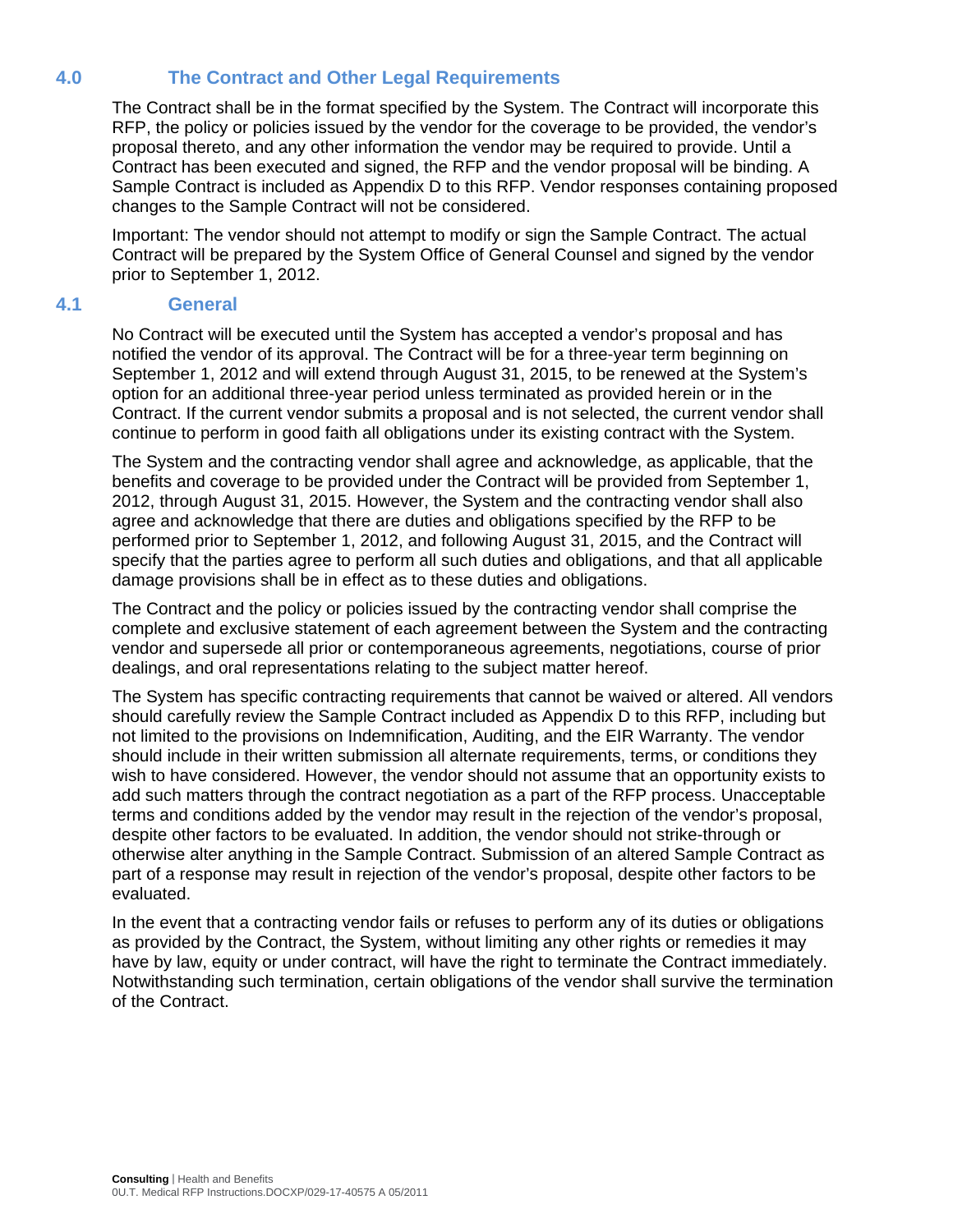At any time during the term of a Contract and for a period of four (4) years thereafter, the System or a duly authorized audit representative of the System, or the State of Texas, at its expense and at reasonable times, reserves the right to audit the contracting vendor's records and books relevant to all services provided under the Contract. In the event such an audit reveals any errors or overpayments by the System, the contracting vendor will be required to refund the full amount of such overpayments within thirty (30) days of such audit findings, or the System may, at its option, reserve the right to deduct such amounts from any payments due the vendor.

The contracting vendor must agree not to publicize the Contract or disclose, confirm or deny any details thereof to third parties or use any photographs or video recordings of the System's employees or use the System's name in connection with any sales promotion or publicity event without the prior express written approval of the System.

This Contract is for the personal services of the vendor and the vendor's interest in such agreement. Duties assigned to the vendor under the contract may not be assigned or delegated to a third party.

# **4.2 Failure to Comply**

Failure to comply with the procedures required by the RFP or any other applicable guidelines shall be cause for immediate suspension or cancellation of the Contract. A suspended or canceled vendor that provides coverage or services will not be permitted to accept new enrollees, but must continue to provide coverage for those individuals whose effective date was prior to the date of suspension or cancellation. Any suspension will remain in effect until System is satisfied that circumstances resulting in suspension have been corrected. Upon the loss of the contracting vendor of any licensure or certification required by Texas law to provide a service required under the Contract, or the filing of a petition for bankruptcy, or upon judgment of bankruptcy or insolvency by or against the contracting vendor, the System may terminate the Contract for cause without notice.

### **4.3 Compliance with Applicable Law and Texas Department of Insurance Rules**

Carrier will be required at all times to comply with all applicable laws and the applicable rules promulgated by the Texas Department of Insurance.

#### **4.4 Vendor ID Numbers**

A vendor must obtain a Vendor Identification Number issued by the Comptroller of Public Accounts of the State of Texas.

#### **4.5 Authorized Signatures**

The Chief Executive Officer, General Counsel, or an authorized officer of the vendor must sign the Contract. The proposal must state the name and office of the individual who will sign the Contract on behalf of the vendor and include documentation verifying that the individual has the authority to do so.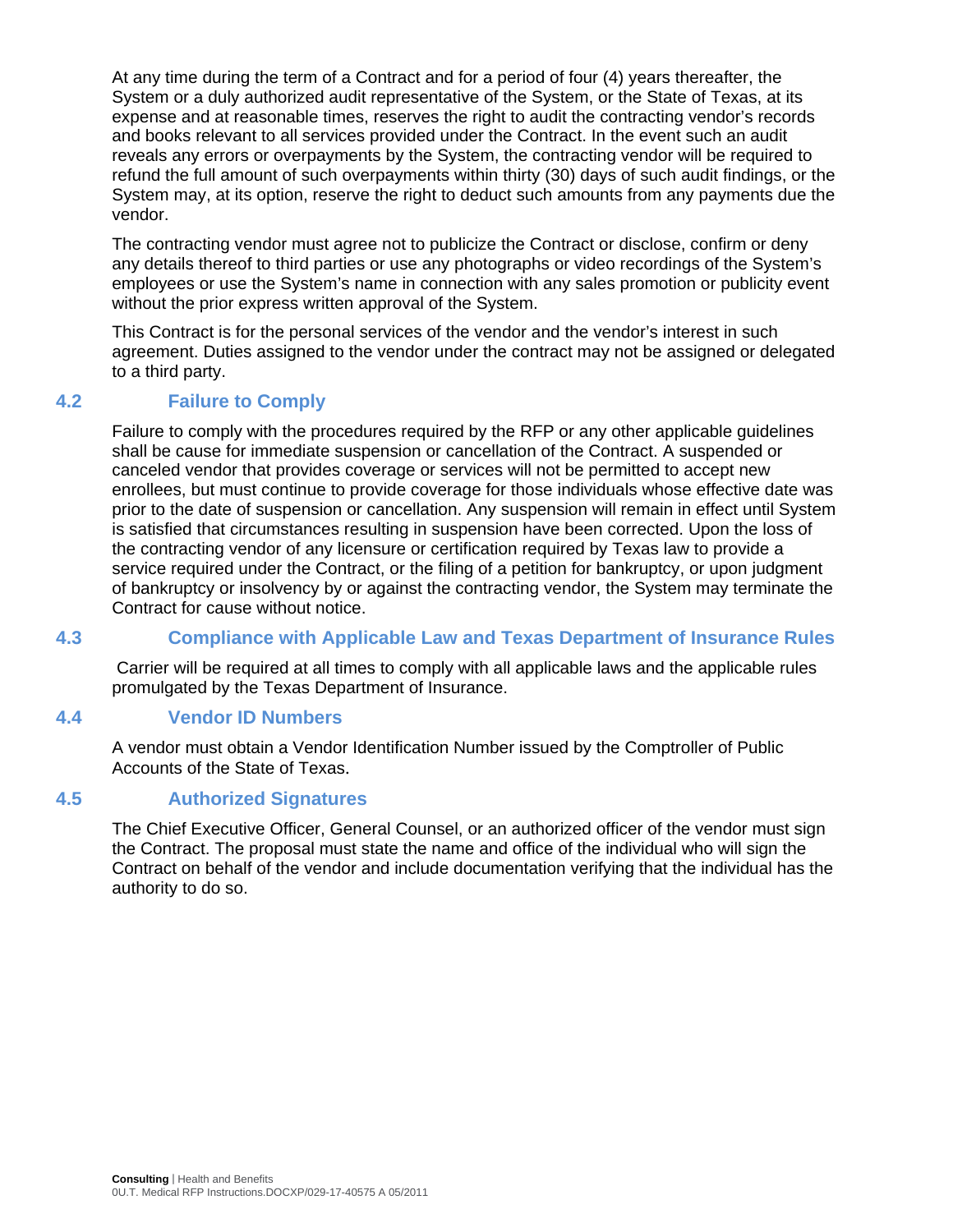| Institution                  | FALL 2011 TOTAL   |
|------------------------------|-------------------|
|                              | <b>STUDENT</b>    |
|                              | <b>ENROLLMENT</b> |
| U. T. Arlington              | 33,439            |
| U. T. Austin                 | 51,112            |
| U. T. Brownsville            | 14,912            |
| U. T. Dallas                 | 18,864            |
| U. T. El Paso                | 22,582            |
| U. T. Pan American           | 19,034            |
| U. T. Permian Basin          | 3,831             |
| U. T. San Antonio            | 30,968            |
| U. T. Tyler                  | 6,628             |
| U. T. Southwestern Medical   | 2,456             |
| Center - Dallas              |                   |
| U. T. Medical Branch -       | 2,825             |
| Galveston                    |                   |
| U. T. Health Science Center  | 4,600             |
| – Houston                    |                   |
| U. T. Health Science Center  | 3,294             |
| - San Antonio                |                   |
| U. T. M. D. Anderson Cancer  | 316               |
| Center                       |                   |
| U.T. Health Science Center - | Does not enroll   |
| Tyler                        | students          |

### **5.0 Fall 2011 Student Enrollment by Institution**

#### **5.1 Student Eligibility**

An enrolled student at a System institution, who has paid all applicable fees, is eligible for the insurance.

#### **5.2 Students**

In general, any enrolled undergraduate or graduate student and eligible dependents living with the student are eligible.

Students who are participating in the System's Employee Uniform Group Insurance Program as an employee are not eligible to enroll in this plan

#### **5.3 Students at Medical and Dental Institutions**

System requires students enrolled at its health science centers to maintain approved comprehensive health insurance coverage. Institutional policy requires such students to enroll in the coverage provided under the plan unless the student provides proof of comparable coverage under another policy valid in the United States.

#### **5.4 International Students**

For purposes of this RFP, an international student is defined as a student holding a nonimmigrant visa and living in the United States must maintain approved comprehensive health insurance or coverage while enrolled at U. T. System institutions with the exception of students from a bordering nation attending an institution in a county adjacent to the nation in which the student legally resides. The proposal must include repatriation and medical evacuation benefits that can be purchased by international students.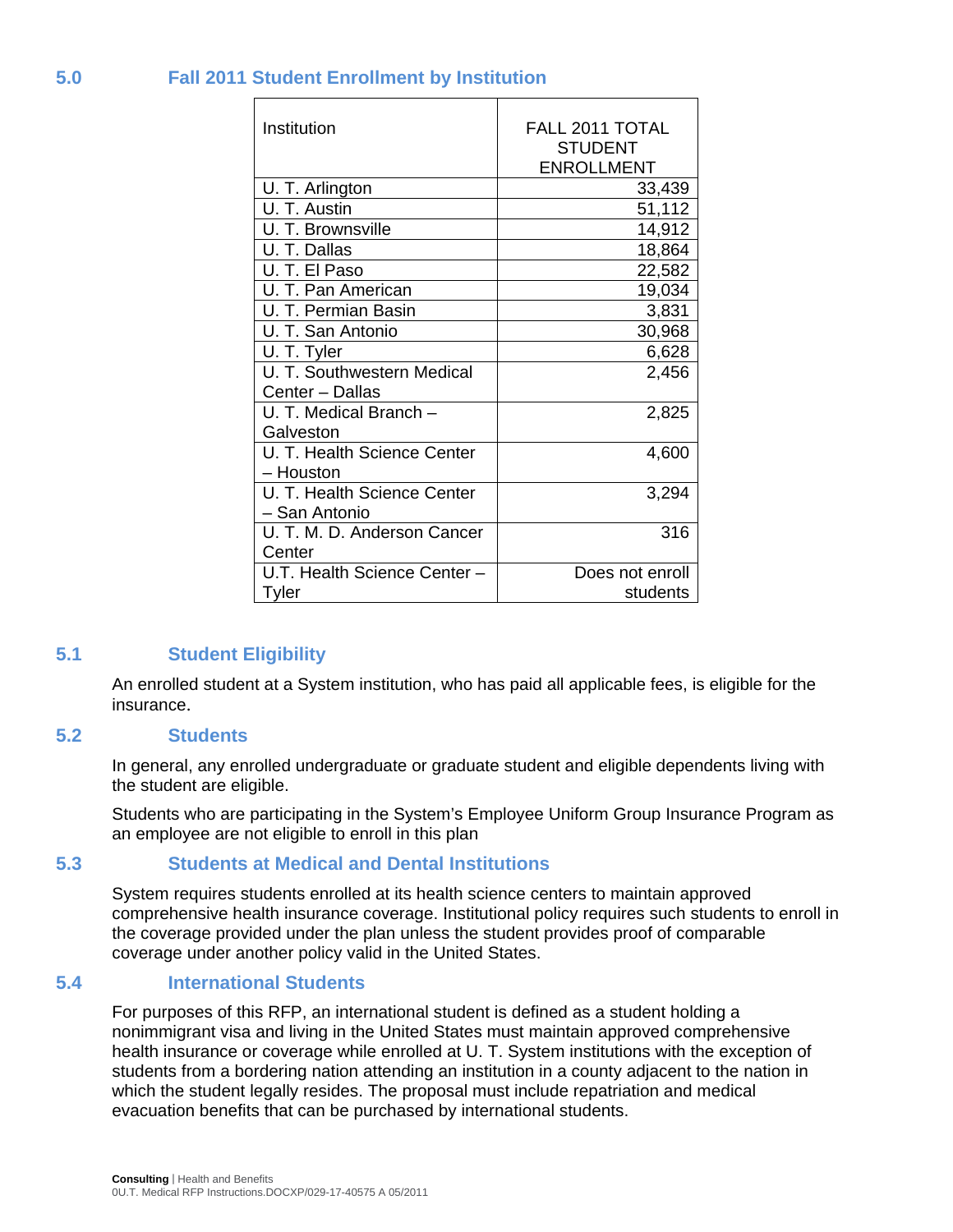An international student is required to enroll in the coverage provided under the plan unless the student provides proof of comparable coverage under another policy as set forth in the applicable rule promulgated by the System Board of Regents.

# **5.5 Visiting Scholars and Fellows**

For purposes of the RFP, a visiting scholar or fellow includes foreign scholars and professors who have been granted the status of a scholar or fellow by a System institution for the purpose of gaining experience, studying, or doing research in their respective fields at a System institution; and who are not employees of, and/or not required to enroll as students, of the institution.

Foreign visiting scholars and fellows may have visa requirements that require proof of the same level of health insurance, includes the repatriation and medical evacuation coverage, provided to students under the System's group student health insurance plan. Otherwise, enrollment is voluntary.

# **5.6 Dependent Eligibility**

For purposes of the plan, eligible dependents must include:

- the spouse of the Named Insured;
- unmarried dependent children of the Named Insured, including any adopted child or child for which suit is filed for adoption, any dependent child under age 26;
- any child the Named Insured is required to insure under a court order to provide medical coverage;
- any biological or adopted child of the spouse of the Named Insured who resides with the Named Insured;
- any grandchild of a Named Insured who resides with the Insured who is claimed as a dependent of the Insured for federal income tax purposes; and
- any child of the Named Insured of any age who lives with the Named Insured and is incapacitated due to mental retardation or physical disability and is dependent on the Named Insured for care and support.

Eligibility for newborn children will be governed by applicable Texas Department of Insurance regulations.

Any eligible dependent of a Named Insured who is also a enrolled as a student at a System component or visiting scholar or fellow may be insured as Named Insured or as a family member of a Named insured, but not as both.

### **5.7 Enrollment and Coverage Model**

Enrollment of students in the plan is at the option of the student, except for certain students enrolled at System health science center and certain international students. Such students are required to enroll unless they can provide proof of comparable coverage. Enrollment of visiting scholars and fellows in the coverage is optional. Enrollment of any dependent is optional. The effective date of coverage for students is the later of the first day of class or the date premium is received. The plan must provide an option that allows international students to enroll at least one month prior to the first day of class.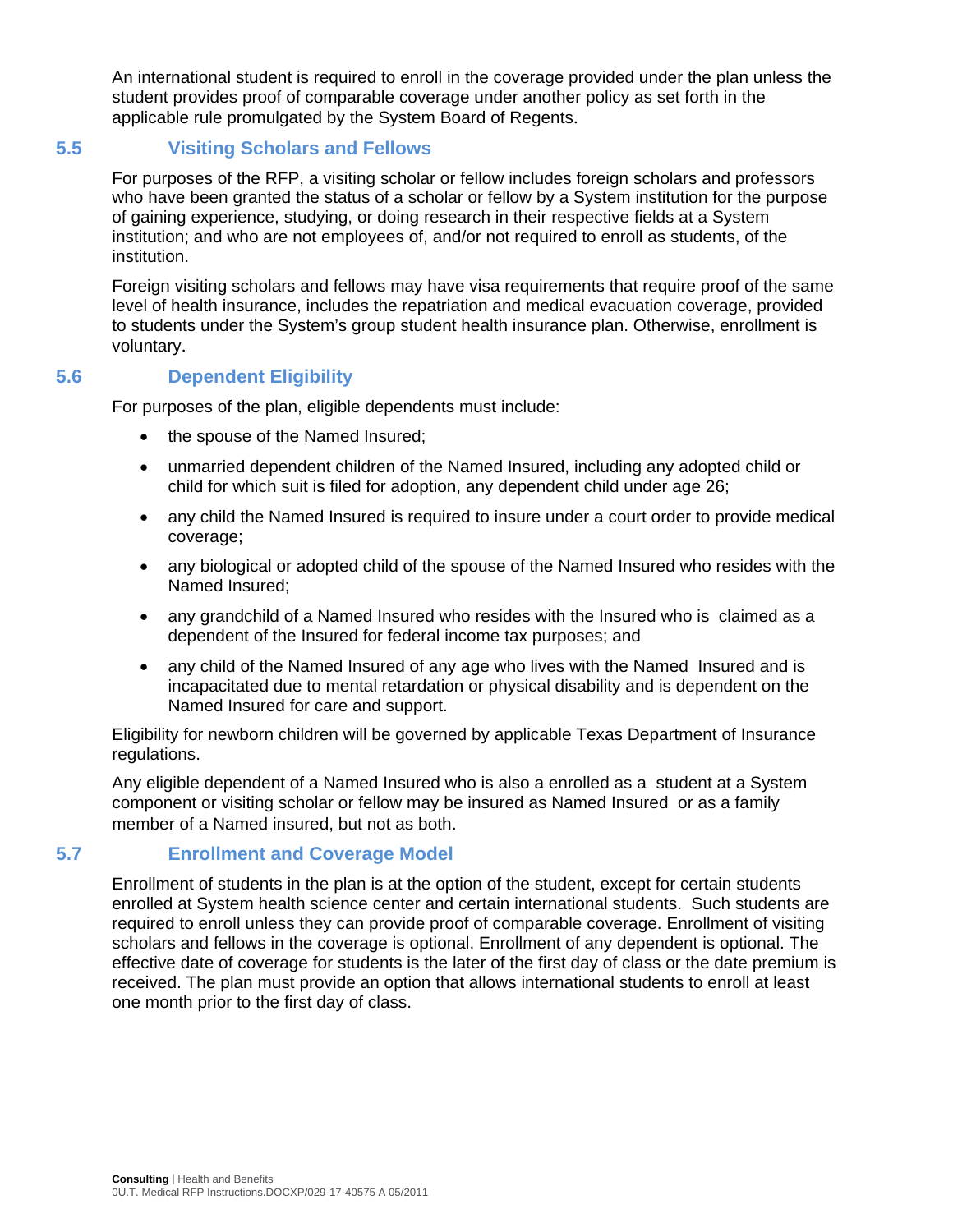# **6.0 Plan Specifications**

### **6.1 Coverage Periods**

The plan must offer the following coverage periods for students:

- Annual Enrollment for the Academic Year (Consecutive enrollment for both fall and spring semesters)
- Semester Enrollment (Enrollment for either fall semester or spring semester)
- Spring and Summer Enrollment (Consecutive enrollment for both spring and summer semesters)
- Summer Enrollment (Enrollment for summer-only semester)

The coverage period for visiting scholars and fellows (and their eligible dependents) should include monthly rates in addition to the other coverage periods such as Annual, Fall, Spring, Spring/Summer, Summer. Enrollment on a month-to-month basis is available only for visiting scholars and fellows and only upon the approval of the institution and may require additional premium. Eligibility for enrollment ends when the individual ceases to engage in the activity for which the System institution granted visiting scholar or fellow status or the System no longer recognizes the individual as having visiting scholar or fellow status, whichever occurs first.

### **6.2 Extension Of Insurance**

Health benefits will be extended for a maximum of ninety (90) days after termination of the insurance if a covered student or dependent is hospitalized on the date the insurance terminates. This extension will apply only to expenses due to the sickness and injury which caused the disability and only if such sickness or injury was diagnosed or treated prior to termination of the insurance.

#### **6.3 Conversion to Individual Insurance Policy**

The proposal will include a conversion privilege for individuals previously covered under the plan but no longer eligible for student coverage. The benefits and provisions of the individual policy may differ from those of the student health plan and premiums will be underwritten independently of the student plan premiums.

#### **6.4 Enrollment Periods**

The respondent will be required to work with each institution to set a date on which each enrollment period will commence. The enrollment period shall run from that date through the twelfth day after classes begin for the semester. Eligibility for coverage of student insureds is contingent upon enrollment as a student for that semester

### **6.5 Enrollment after the Applicable Enrollment Period**

Eligible students will not be allowed to enroll in the plan after the applicable enrollment period unless:

1) financial aid is late arriving,

2) proof is furnished that the eligible student became ineligible for coverage under another group insurance plan during the thirty (30) days immediately preceding the date of the request for late enrollment.

In such cases, the cost will be the same as it would have been at the beginning of that period but the effective date will be the date the student enrolls and the required payment is received by the insurance company.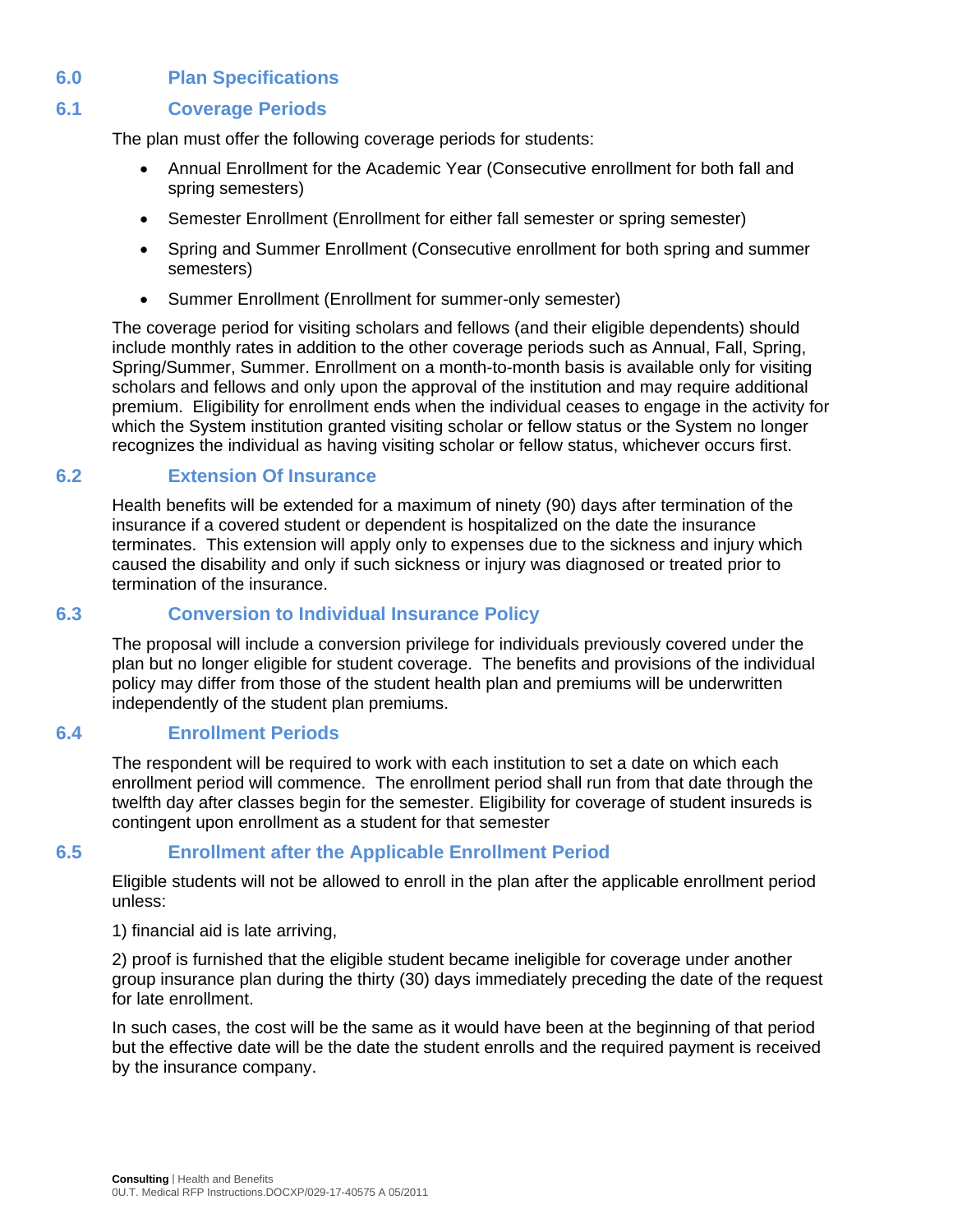# **6.6 Dependent Enrollment**

Students who enroll for the student insurance plan may also enroll eligible dependents and make the required premium payment during the specified enrollment period or within thirty (30) calendar days after a new dependent is acquired.

Cost for the addition of dependents will be the same as it would be at the beginning of that period but the effective date will be the date of enrollment and payment of the required premium and will not be effective prior to that of the insured student or extend beyond that of the insured student. 10.8.3 Insurance Card Requirements.

The respondent is required to provide within five (5) days of successful enrollment in the plan, an insurance ID card which includes co-payment information and expiration date.

### **6.7 Plan Website**

The respondent must have a website that allows students to enroll electronically. The respondent must provide a link to the System's student insurance Plan within respondents website and the link must include on-line enrollment capabilities, a link to the prescription formulary list, summary of benefits, a link to the System's summary plan description and a link to the network provider listing. Enrolled individuals as well as student insurance coordinators at the various System institutions will use the link. The System's website must comply with System Electronic Information Resource policy on access for individuals with disabilities. See Section 7, Technical Requirements, for a complete description of this requirement.

#### **6.8 Materials**

The respondent must also provide printed enrollment materials, including schedule of benefits and primary care selection forms to be sent to each component institution by approximately July 1, 2012. The System institutions will assist with the distribution of materials to students. The cost for preparation of such materials for the term of the Contract should be accounted for in the proposed administrative fees quoted by the vendor,

Sample copies of materials to be used by the vendor in administering the SHIP benefits must be provided as requested in the "Requested Attachments" section of this RFP dealing with communications requirements. The vendor is required to submit proposed marketing and other informational materials in the specified format and according to deadlines set by the System. System must approve all enrollment materials prior to their distribution or use. Enrollment materials must clarify that the plan is not administered by System.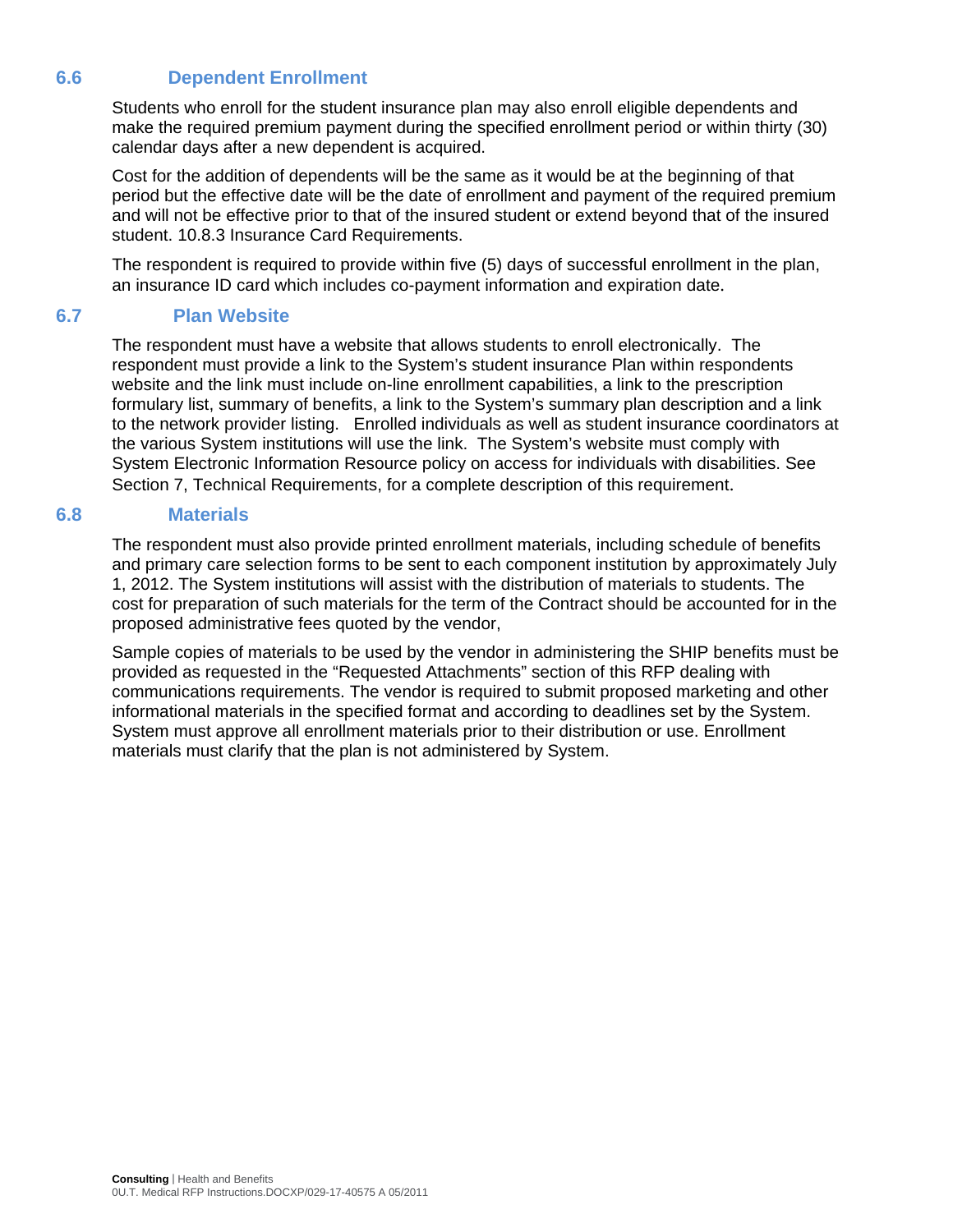### **6.9 Plan Benefits & Terms**

The System would like to evaluate your pricing based on the current plan design as well as pricing for a proposed plan design that is compliant with the federal Affordable Care Act ("ACA") compliant. The current plan design assumes the System maintains their current outlined plan design for 2012/2013 except for changes required by regulation or legislation. The proposed/ACA compliant plan design assumes the System will offer this plan which is ACA compliant. Please see separate "Rate Exhibit" for providing your quotes for the two designs.

In addition, for the current and proposed design, you are required to complete the attached, "Rate Impact Exhibit" which outlines deviations and the rate decrement to each change.

Respondents should be prepared to notate and provide explanations to any deviations from the terms and definitions set forth in this RFP and to provide detailed description of each such deviation from this RFP.

Only one student health insurance plan will be made available to students at all System institutions. The plan must offer the same benefits for all participants.

For Study Abroad, the proposed benefit plan is attached as Appendix C3. A copy of the current Study Abroad plan is attached as Appendix C2.

For Special Events, a copy of the current Special Events plan is Appendix C4. Please note that the Special Events plan is the same as the regular policy – just on a short term basis. The same benefits / exclusions pertain to this special events coverage.

### **6.10 Medical Services Offered to Students through Campus Student Health Centers**

Respondent should be aware that some System institutions offer varying levels and types of care to students through campus student health centers. Some of Systems' institutions have campus health centers which provide certain services free of charge to students, regardless of whether the student has health care coverage, pursuant to a fee imposed on all students. Such services can not be billed through the SHIP. Some of these student centers also offer services to eligible dependents. Other institutions do not have a student health center on campus. See Appendix G for a table describing services available through some Student Health Centers.

The following services may be offered at no charge to students at some institutions that have student health centers on campus:

- Health education, including nutritional counseling, alcohol and substance abuse counseling, wellness services, sexual health services.
- Acute general medical care (primary care, minor injury treatment), including physical examinations associated with an episode of care.
- Primary care services focused on women's health.
- Administration of immunizations and injections.
- Mental health services, including assessment and psychiatric consultation for at least two visits.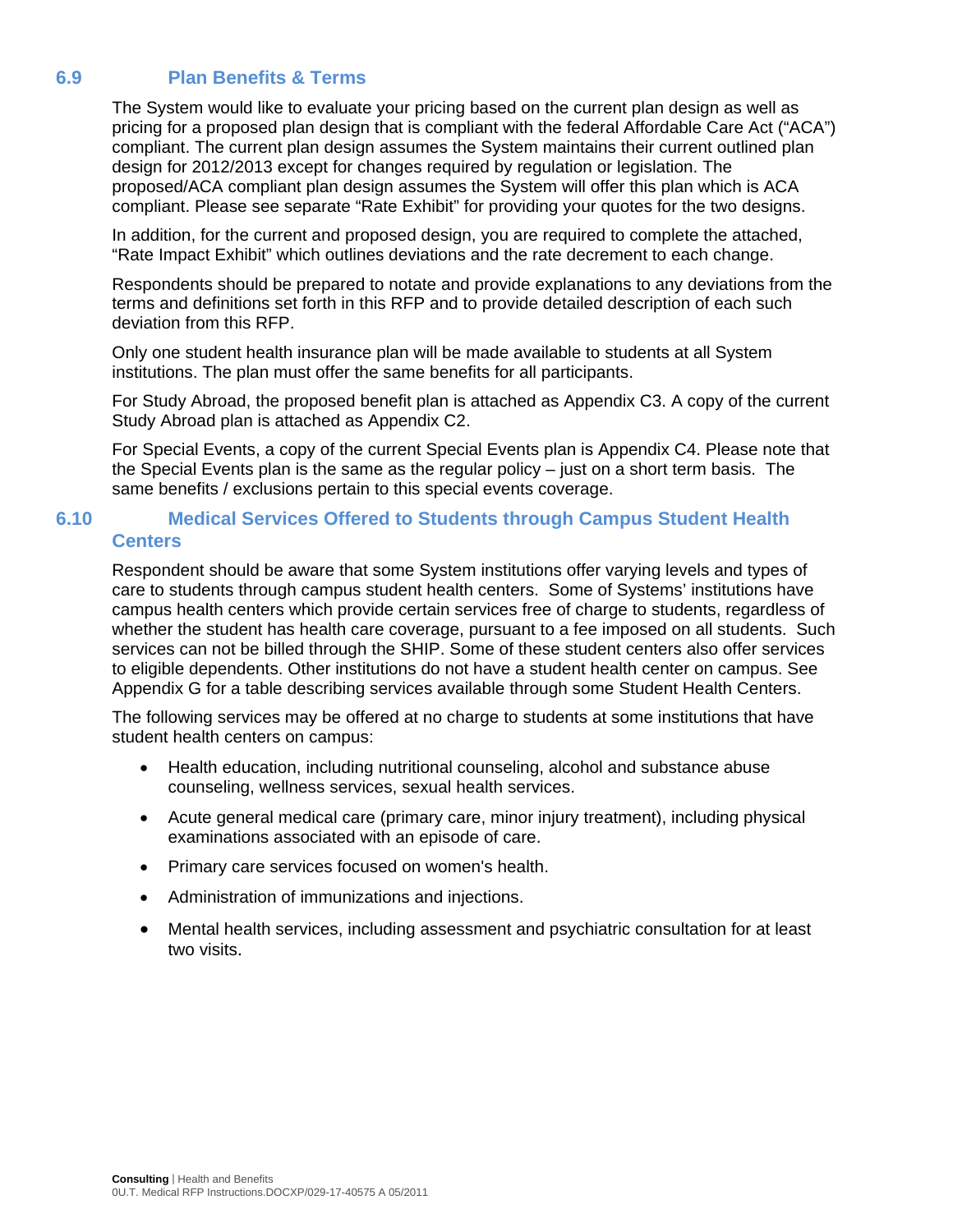### **6.11 Premium Tiers**

Responses must include premium rates for each of the following levels:

- Student only
- Student plus spouse
- Student plus eligible children
- Student plus family
- Premium rates for the repatriation and medical evacuation coverage option

### **6.12 Prescription Benefits**

The Respondent must provide an outpatient prescription benefit manager and a network of retail pharmacies in close proximity to the dominant student housing areas in the cities previously noted. Should the Respondent contract for outpatient prescription benefit management, the contracted entity must be identified. If the System health institution or student health center operates a licensed pharmacy, that pharmacy must be included in the retail network. The plan website must contain a link to any separate prescription benefit manager's site that describes the prescription benefits available under the plan and must include a link to the formulary list, if applicable.

### **6.13 Termination**

Termination of coverage for non-medical reasons will be on the last day of period for which premium was paid, except that coverage will extend to midnight of the day before the first day of class for the following semester. Dependent eligibility expires concurrently with that of the Insured student.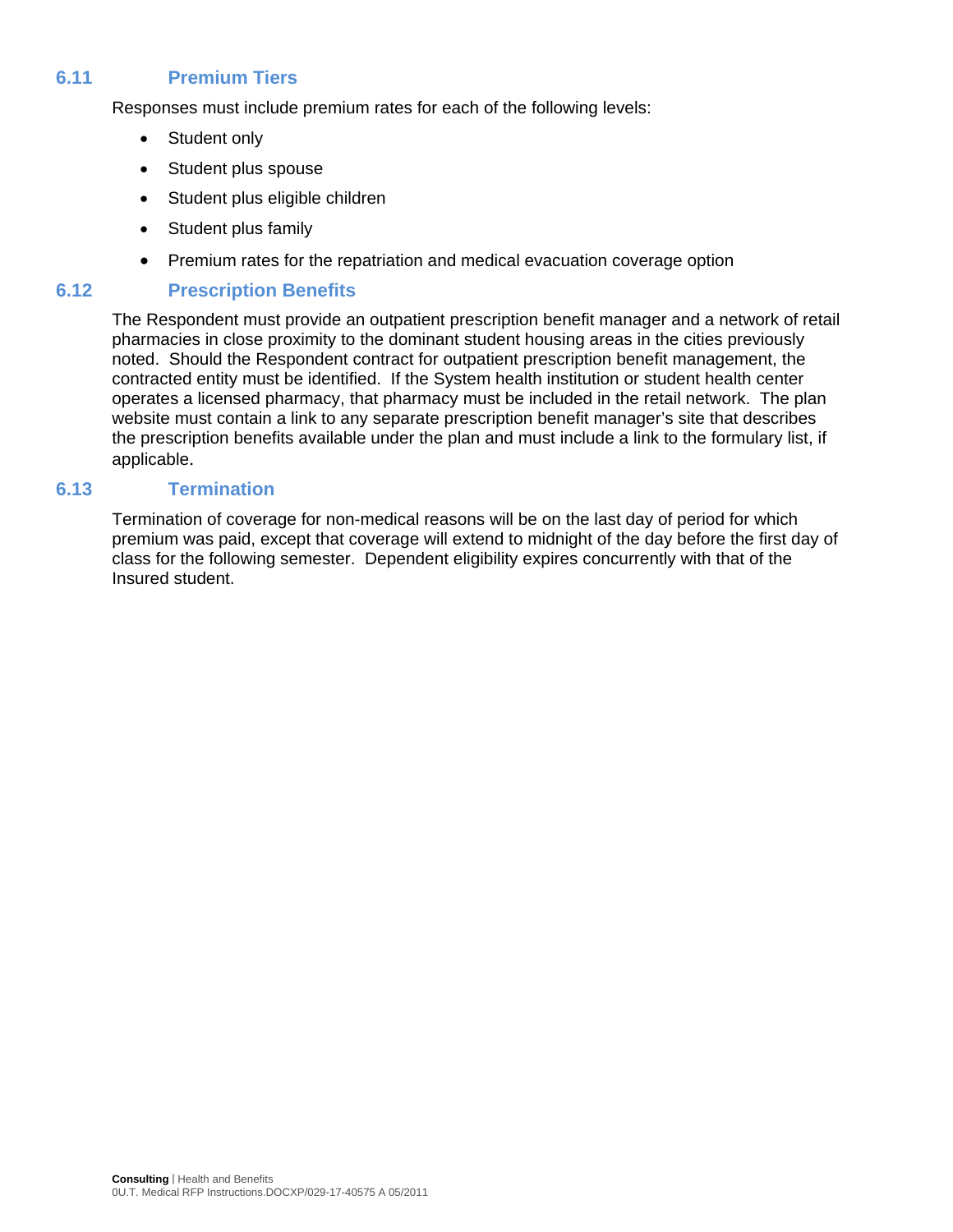# **7.0 Technical Requirements**

# **7.1 Electronic Information Resources Warranty Required**

The website and any other electronic information resources (EIR) provided by the vendor for use by plan participants, System employees and the general public must be accessible to individuals with disabilities as required by System's EIR Accessibility Requirements as set forth in Chapter 2054, Subchapter M of the *Texas Government Code*, Title 1, Section 206.70 of the *Texas Administrative Code*, and Title 1, Chapter 213, Subchapter C of the *Texas Administrative Code*. In order for System to ensure that the EIRs offered by each Proposer responding to this RFP are in compliance with the EIR Accessibility Requirements, Proposer must include all of the following in its proposal:

# **7.1.1 Compliance With This Statute and These Rules Is Not Optional and Their Applicability Cannot Be Waived**

- 1. The vendor must warrant that the website complies with the requirements set forth in Title 1, Rules §§ 206, 213.30 and 213.36 of the *Texas Administrative Code* (as authorized by Chapter 2054, Subchapter M of the *Texas Government Code*). The proposal must provide that to the extent vendor becomes aware that the website does not satisfy the EIR Category Warranty, vendor will, at no cost to System, perform all necessary remediation to make the website satisfy the EIR Category Warranty.
- 2. Vendor is required to submit a completed Electronic and Information Technology (EIR) Accessibility Checklist (included as Appendix F1 to this RFP) along with proposals. Proposals or bids without a completed checklist will be disqualified.
- 3. Vendor must provide a written explanation for each of its responses to the requirements in the Checklist with respect to the website:
	- a. If Proposer determines that the website *complies* with an applicable accessibility requirement in the Checklist, Proposer's written response to that requirement must identify how Proposer made such a determination (merely responding with "Complies" or similar non-explanatory language is *not acceptable*).
	- b. If the vendor determines that the website *does not or will not comply* with an applicable accessibility requirement in the Checklist, Proposer's written response to that requirement must identify the cause of such non-compliance and the *specific* efforts and costs that Proposer would need to assume in order to remedy such noncompliance (merely stating "Does not comply" or similar non-explanatory language is *not acceptable*).
	- c. If Proposer determines that an accessibility requirement in the Checklist *is not*  **applicable** to the website, then Proposer's written response to that requirement must identify the reason for such inapplicability (merely stating "N/A" or similar nonexplanatory language is *not acceptable*).
- 4. All vendor Proposals must:
- a. Agree to authorize UT System to engage in product accessibility conformance testing prior to and after completion of purchase.
- b. Provide the name and contact information of the individual responsible for addressing accessibility questions and issues about the product.
- c. Describe the vendor's capacity to respond to and resolve any complaint regarding accessibility of products or services provided pursuant to this RFP.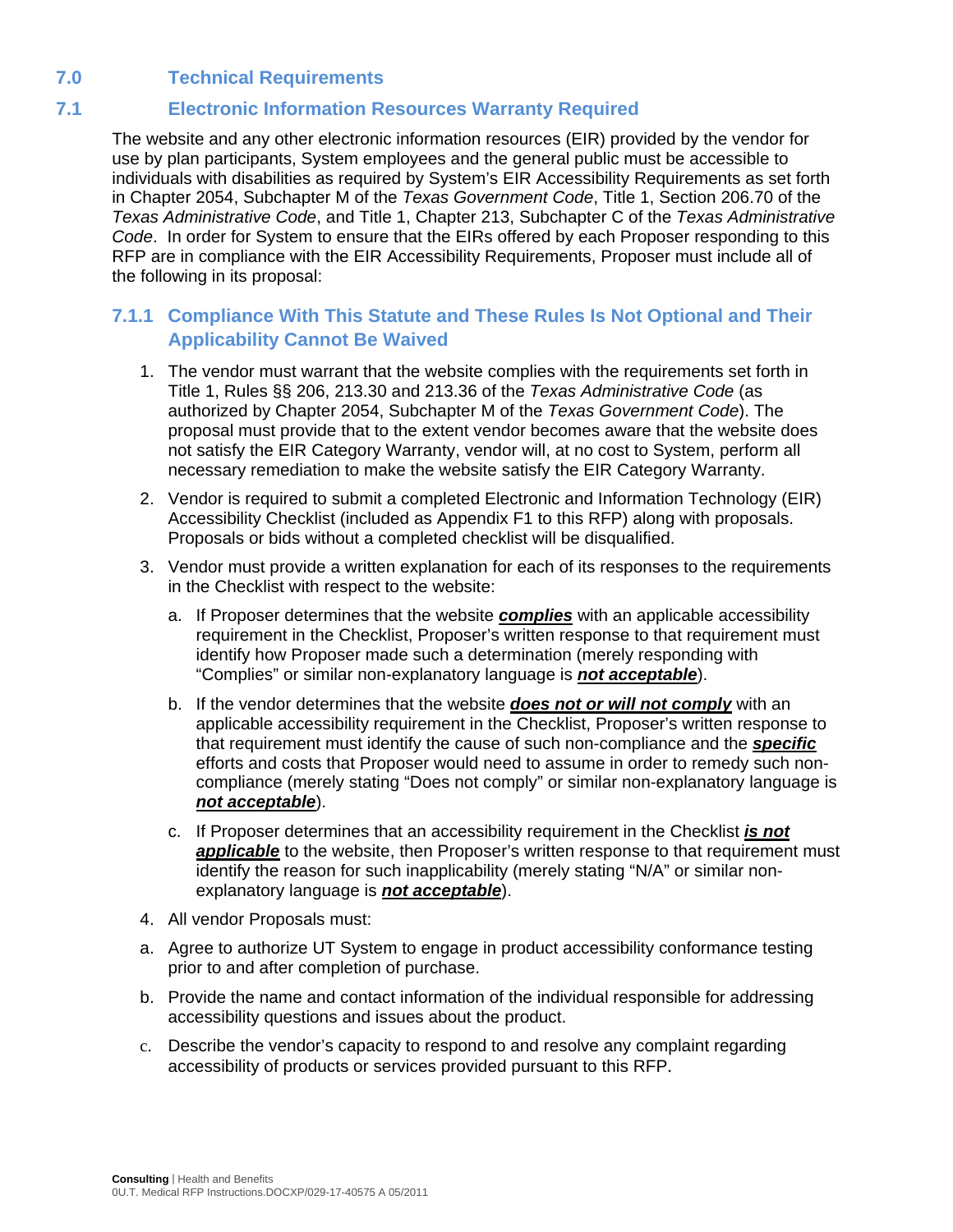# **8.0 Proposal Evaluation**

Important consideration in evaluating proposals submitted in response to this RFP are described below. The criteria, which should not be assumed to be listed in order of importance, are intended to provide the basis for an objective evaluation of each proposal.

The evaluation process will focus on the selection of a vendor who, in the judgment of the System, demonstrates the ability to consistently and effectively partner with System to provide comprehensive services during the contract period. Of primary importance to System is the development of a meaningful partnership with the vendor that allows eligible participants to obtain SHI benefits on a cost-efficient and timely basis, with a strong emphasis on providing excellent customer service.

### **8.1 Compliance with the RFP**

Proposals containing deviations are strongly discouraged. If included, deviations must be specifically identified and described in detail to be considered. While a proposal with minor deviations from the RFP specifications will not be disqualified, preference will be given to prospective vendors whose proposals contain the fewest and least significant deviations from the requirements presented herein. Information about proposed unique or value-added benefits and programs that would enhance or supplement the current benefit offering specified within this RFP are welcome when presented in conjunction with confirmation that the vendor agrees to the requirements as presented in this RFP.

The System will interpret all responses to be indicating agreement with the specifications contained herein except in cases where deviations are specifically noted and described as required. Deviations will not be included in the final contract unless expressly accepted and agreed to by the System in writing and accepted by the Board of Regents. In all cases, this RFP, the vendor's RFP response, and the contract terms shall be binding.

### **8.2 Implementation Timeline and Critical Deadlines**

The vendor's ability to meet the required dates for critical implementation tasks as specified in the section of this RFP entitled "Implementation Timeline," will be an important consideration in the evaluation of vendor proposals.

#### **8.3 The Contract**

All proposals must include an affirmation of the vendor's willingness to accept the provisions set forth in the System's Sample Contract, included as a separate attachment within the Appendix D to this RFP. Proposals indicating that a vendor is unwilling to sign a contract in the format prescribed by System and containing the essential terms set forth in the Sample Contract, without deviations, will not be considered.

### **8.4 Administrative Capability**

Vendors will be evaluated on the basis of their demonstrated ability to provide high-quality services to the System in the management and administration of the SHIP. All aspects of the services described herein are considered important to this evaluation.

#### **8.5 Account Management Team**

A vendor's commitment to a strong and consistent Account Management Team will be an important consideration in the evaluation process.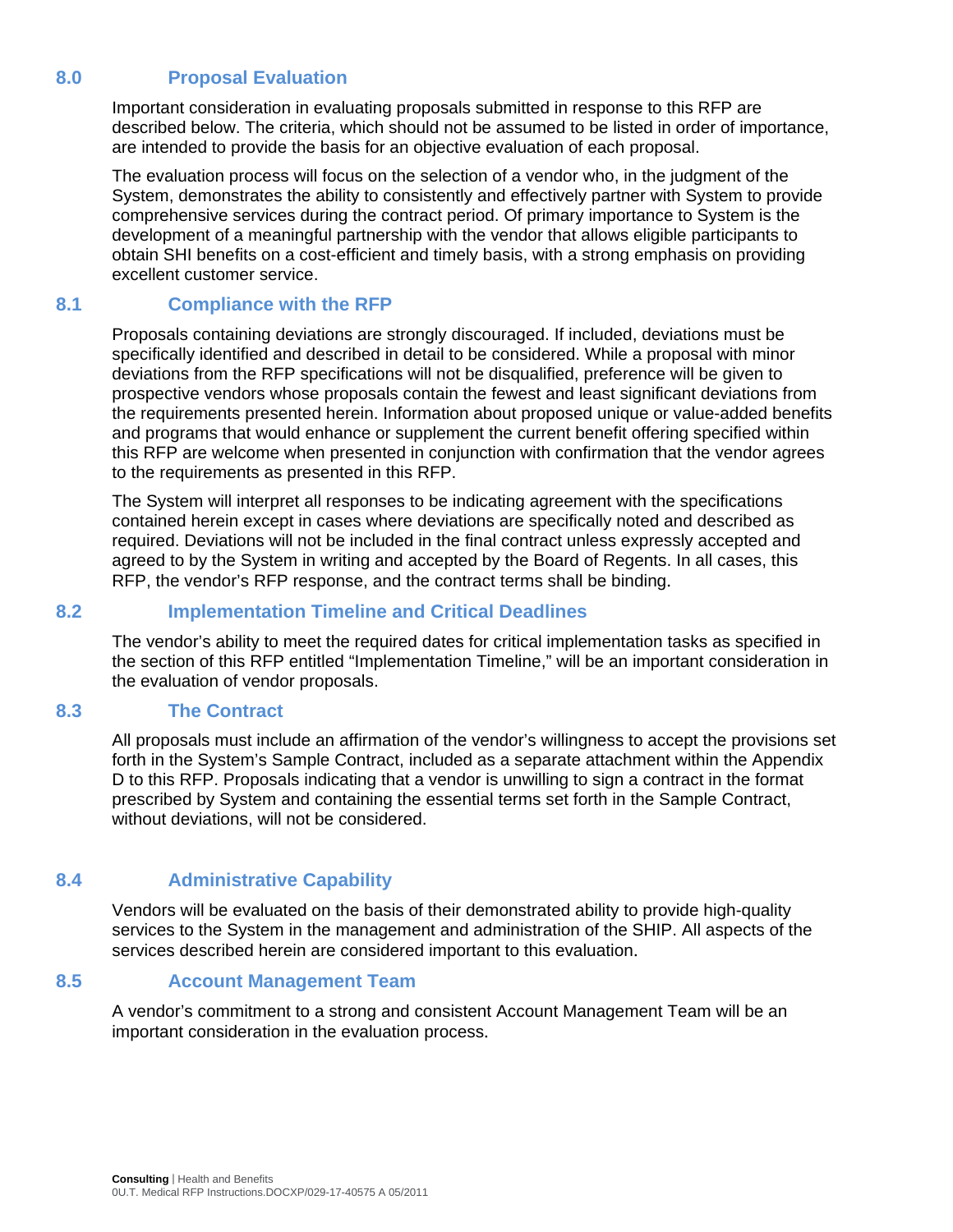The System considers the account service relationship to be a critical link in developing and maintaining a strong partnership dedicated towards the achievement of plan objectives. Vendors must be prepared to provide the System with account service that is at the highest levels in the industry and that is fully consistent with the System's expectations. The vendor and the System will mutually define the criteria to be used for measurement and evaluation of account service performance.

System considers the following criteria to be essential to a vendor developing and maintaining a strong partnership:

1. Provides effective support in preparing for, and conducting enrollment or implementation events/sessions.

- 2. Provides client with timely notification of issues impacting members.
- 3. Responds to issues & questions in a timely, comprehensive manner.
- 4. Develops, follows through on action plans; effective coordination to resolve open issues.
- 5. Is accessible and attends scheduled meetings.
- 6. Delivers agreed upon reports and communication of program results in timely manner.
- 7. Is knowledgeable about the student health insurance product and services.
- 8. Demonstrates strategic planning and ideas to better manage the plan.
- 9. Satisfaction level with the implementation of any new programs or members.
- 10. Overall, did the Account Management Team meet all expectations?

#### **8.6 Customer Service**

Evaluation of the vendor's ability and willingness to provide customer service according to the standards specified in this RFP will include consideration of the vendor's:

- Customer service capabilities;
- Ability to provide general administrative services;
- Willingness to commit to specified service and quality performance levels; and
- Ability to develop and maintain a customized, System-specific website for the SHIP.

#### **8.7 SHIP Price Proposal**

The System expects to receive proposals from several highly qualified vendors, all of which can provide high-quality, cost-effective service. For these, a distinguishing factor will be the vendor's SHIP Price Proposal. While cost is a key consideration, the System is not required to select the proposal with the lowest price.

#### **8.8 Privacy and Security of System Data**

The vendor must demonstrate its ability to safeguard the privacy and security of System data, collected or maintained by the vendor on System's behalf, in compliance with applicable law and System's own privacy and security requirements.

#### **8.9 Other Factors**

Based on responses provided, other factors will be considered during the evaluation process, including the following:

- An organizational structure and a delivery mechanism that have demonstrated the ability to deliver high-quality, cost-effective management and administration of a student health insurance plan;
- Information obtained from the vendor's list of references;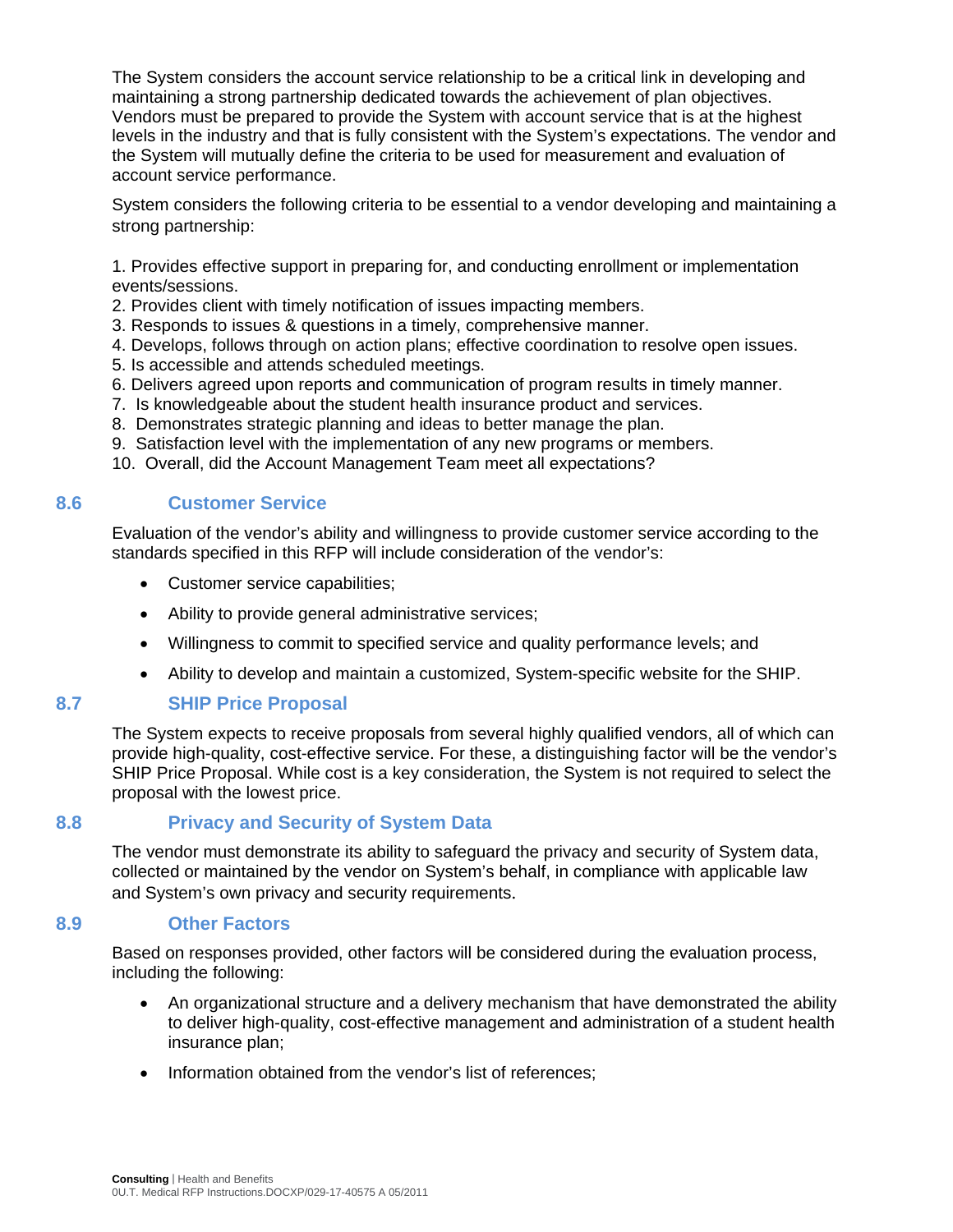System also reserves the right to request that representatives from vendors determined to be finalists meet with System representatives (at a location to be determined by System) to clarify responses and answer questions related to this RFP. System may also choose to conduct site visits with selected finalists. System will utilize information gained during any such meetings and site visits with selected finalists during the evaluation process.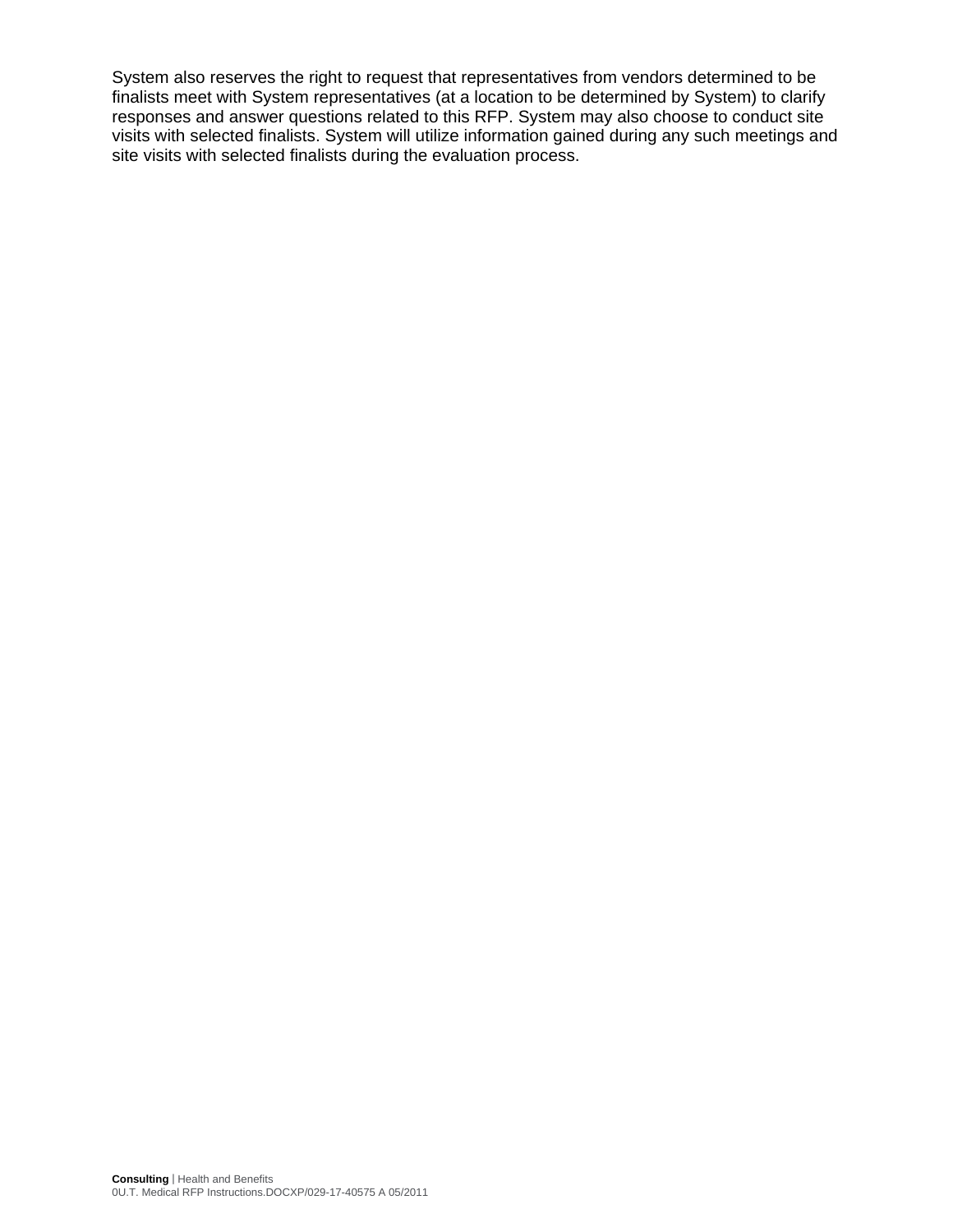### **9.0 Signature Page**

In accordance with the attached proposal(s),

(Print Name of Organization)

hereby agrees, if selected by The University of Texas System, to enter into negotiations for a Contract to provide Student Health Insurance for at least the three year period beginning September 1, 2012. I have read the RFP from which this page is taken and verify that the above named organization can meet the requirements outlined.

| The number of addenda reviewed before submitting this proposal: ______ |                                                                                  |  |                               |  |
|------------------------------------------------------------------------|----------------------------------------------------------------------------------|--|-------------------------------|--|
|                                                                        | The name of the primary contact person regarding this proposal is:               |  |                               |  |
|                                                                        |                                                                                  |  |                               |  |
|                                                                        |                                                                                  |  |                               |  |
|                                                                        | State: ______________                                                            |  | Zip: ________________________ |  |
|                                                                        |                                                                                  |  |                               |  |
|                                                                        | Printed name of the individual signing this form:                                |  |                               |  |
|                                                                        |                                                                                  |  |                               |  |
|                                                                        |                                                                                  |  | State: <u>Zip: Zip:</u> Zip:  |  |
|                                                                        | I hereby certify that I have the authority to bind the above named organization. |  |                               |  |